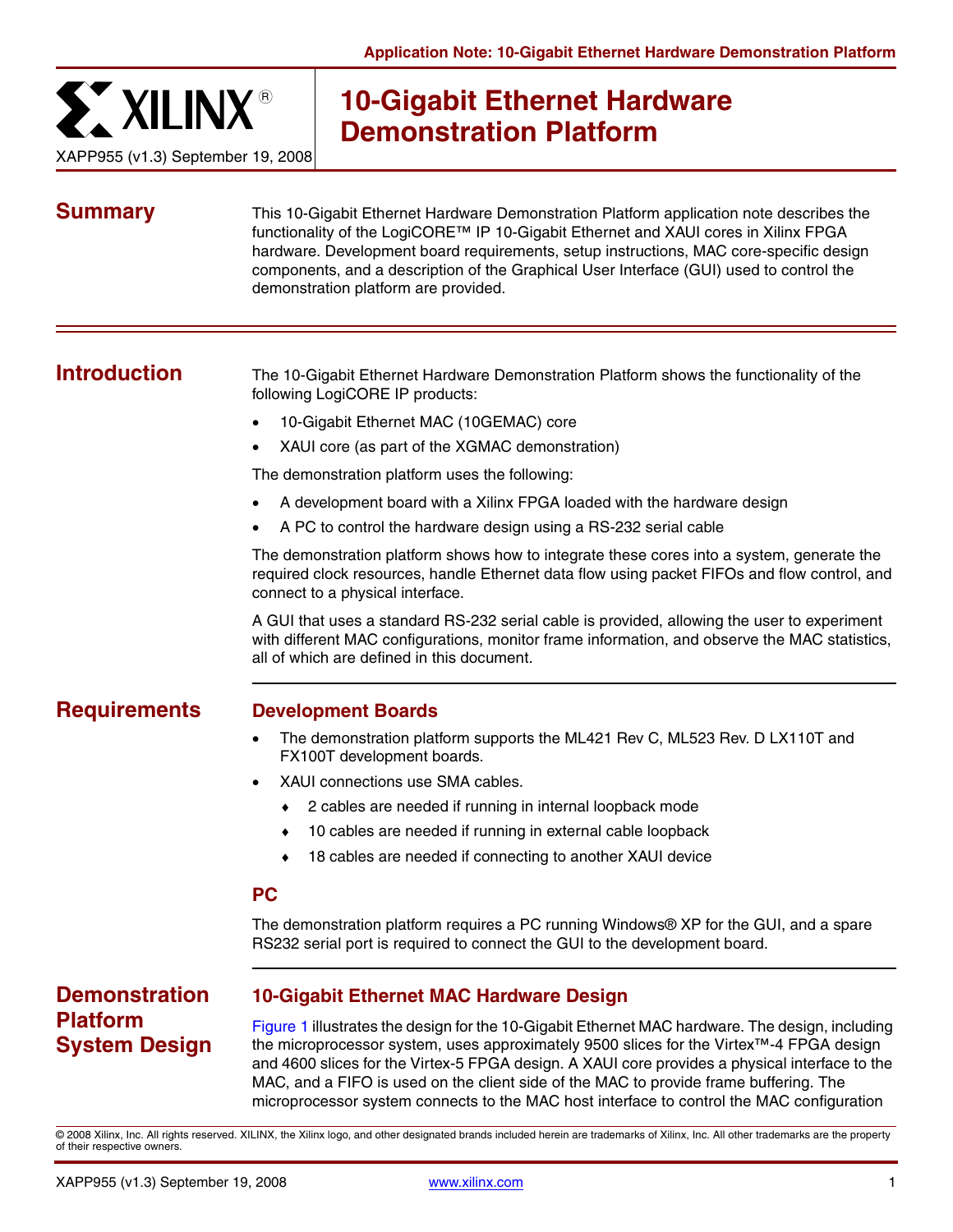

and connects to the FIFO to read/ write frame data. The microprocessor is a MicroBlaze™ processor.

<span id="page-1-0"></span>*Figure 1:* **10-Gigabit Ethernet Hardware Demonstration Platform**

#### **10-Gigabit Ethernet MAC Core**

The 10GEMAC core v8.6 is a CORE Generator™ system instance generated with the following XCO parameters:

```
component_name = ten_gig_eth_mac_v8_6
physical_interface = internal
management_interface = true
statistics_gathering = true
simplex_split = none
```
The core is generated with a full-system hardware evaluation license, which operates for approximately eight hours, after which the core ceases to function and the FPGA must be reconfigured to resume operation.

#### **XAUI Core**

The XAUI core v7.4 is a CORE Generator system instance used to connect to a PHY or an external device with a XAUI interface, and is generated with the following XCO parameters:

```
component_name = xaui_v7_4_v4 (Virtex-4)
component_name = xaui_v7_4_v5 (Virtex-5 LXT)
component_name = xaui_v7_4_v5_gtx (Virtex-5 FXT)
802_3ae_state_machines=true
mdio_management=true
simplex_split=None
use_tx_elastic_buffer=false
xgmii_interface=Internal
```
There are three instantiations of the XAUI block level in the HDL, as the pinout differs between architectures.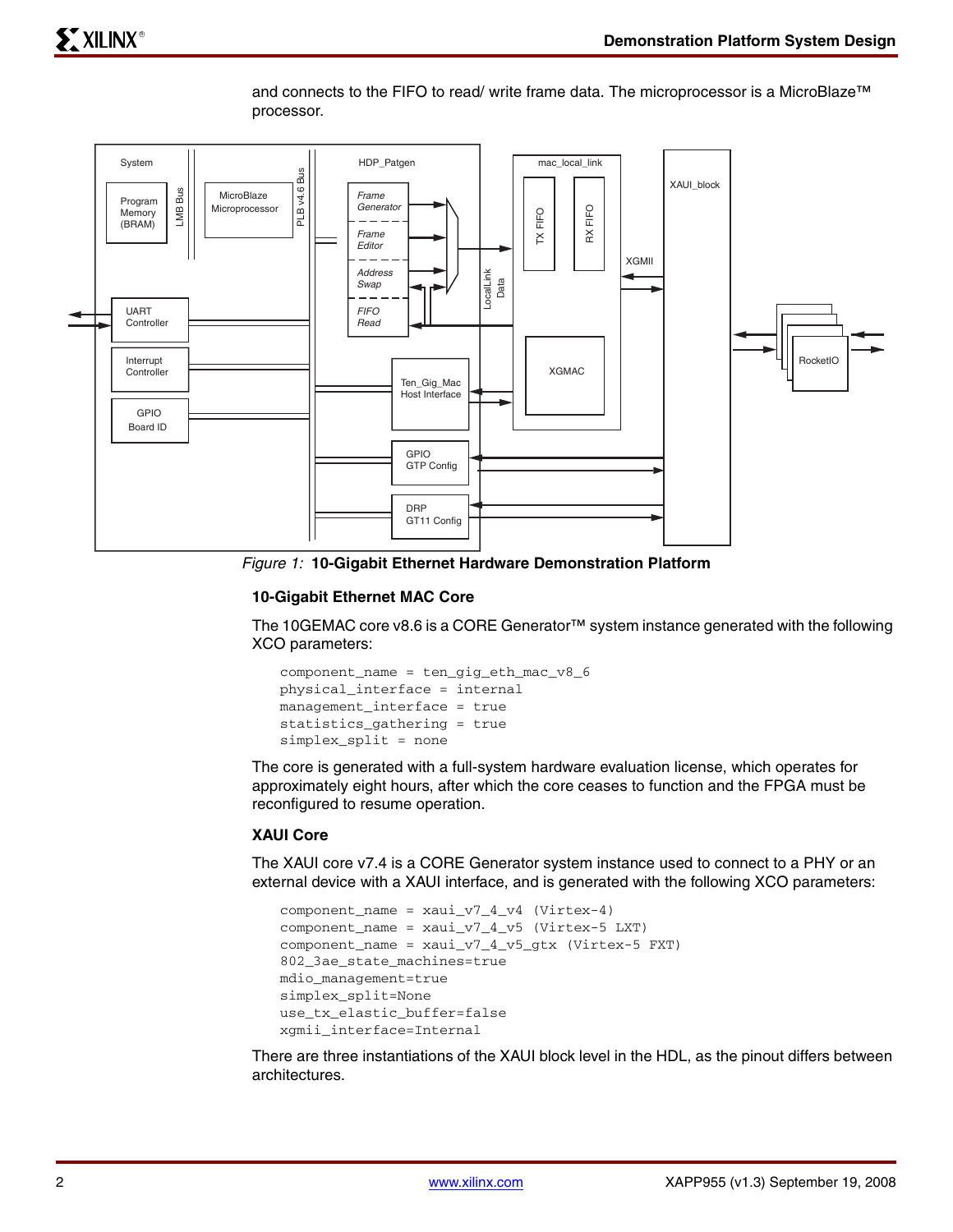#### **Ethernet FIFO**

The FIFO used is taken from the 10-Gigabit Ethernet MAC example design and is provided with the core.

#### **Physical Interface**

The XAUI signals all connect to SMAs on the board.

#### **Clock Management**

The XAUI core requires a 312.5 MHz reference clock for Virtex-4 FPGAs, and a 156.25 MHz reference clock for Virtex-5 FPGAs. A lower-speed clock (50 MHz) should be present as an auxiliary clock to control the transceivers.

#### **ChipScope**

ChipScope™ Integrated Logic Analyzers (ILAs) in the hardware design allow for viewing the data as it passes through the demonstration design. The ChipScope probes are placed on the transmitter XGMII and receiver XGMII interfaces, the transmitter client and receiver client interfaces, and the MAC statistics vector. A ChipScope project file is provided for the 10-Gigabit Ethernet MAC demonstration.

### **Microprocessor System**

The microprocessor system uses a MicroBlaze processor. This was created using the Xilinx Platform Studio as a submodule of the top-level design. This is a MicroBlaze v7.1 CPU subsystem containing RAM, UART (xps\_uartlite), interrupt controller, LMB, and PLBv46 buses.

#### **Pattern Generator**

The Pattern Generator (HDP\_Patgen) peripheral holds all the logic required to access the client-side data stream of the MAC core, allowing data to be written to the transmitter side FIFO or to be read from the receiver side FIFO. This peripheral is comprised of the following components:

- **Frame Editor**. Uses block RAM to store user-defined frames for the transmitter. 16 kBytes of RAM are available for frame storage.
- **Frame Generator.** Generates fixed pattern test frames and transmits them individually or continuously.
- **Loopback Multiplexer**. Included in the pattern generator. The loopback multiplexer connects the transmitter (Tx) and receiver (Rx) FIFOs, allowing external test equipment or Ethernet devices to stimulate the MAC core and receive frames. There is an option to switch the source address and destination address fields of each frame passing through the multiplexer, allowing external equipment to stimulate the design and receive valid addressed frames from the demonstration platform.
- **Receive FIFO Reader**. Reads the contents of the receiver-side FIFO. The captured frame data can be read from the peripheral by the microprocessor, which formats the frames and prepares them for display on GUI by transmitting them over the serial link.

#### **Host**

The Host peripheral (ten\_gig\_mac) allows the Management Interface of the MAC core to be accessed. Through this interface, the MAC configuration can be read and modified and the statistics counters can be read.

#### **DRP Controller (Virtex-4 Only)**

The DRP controller (drp\_config) allows full control over the Dynamic Reconfiguration Port on the RocketIO™ transceiver. The pre-emphasis and receive equalization on the RocketIO transceiver for Virtex-4 are controlled through this module.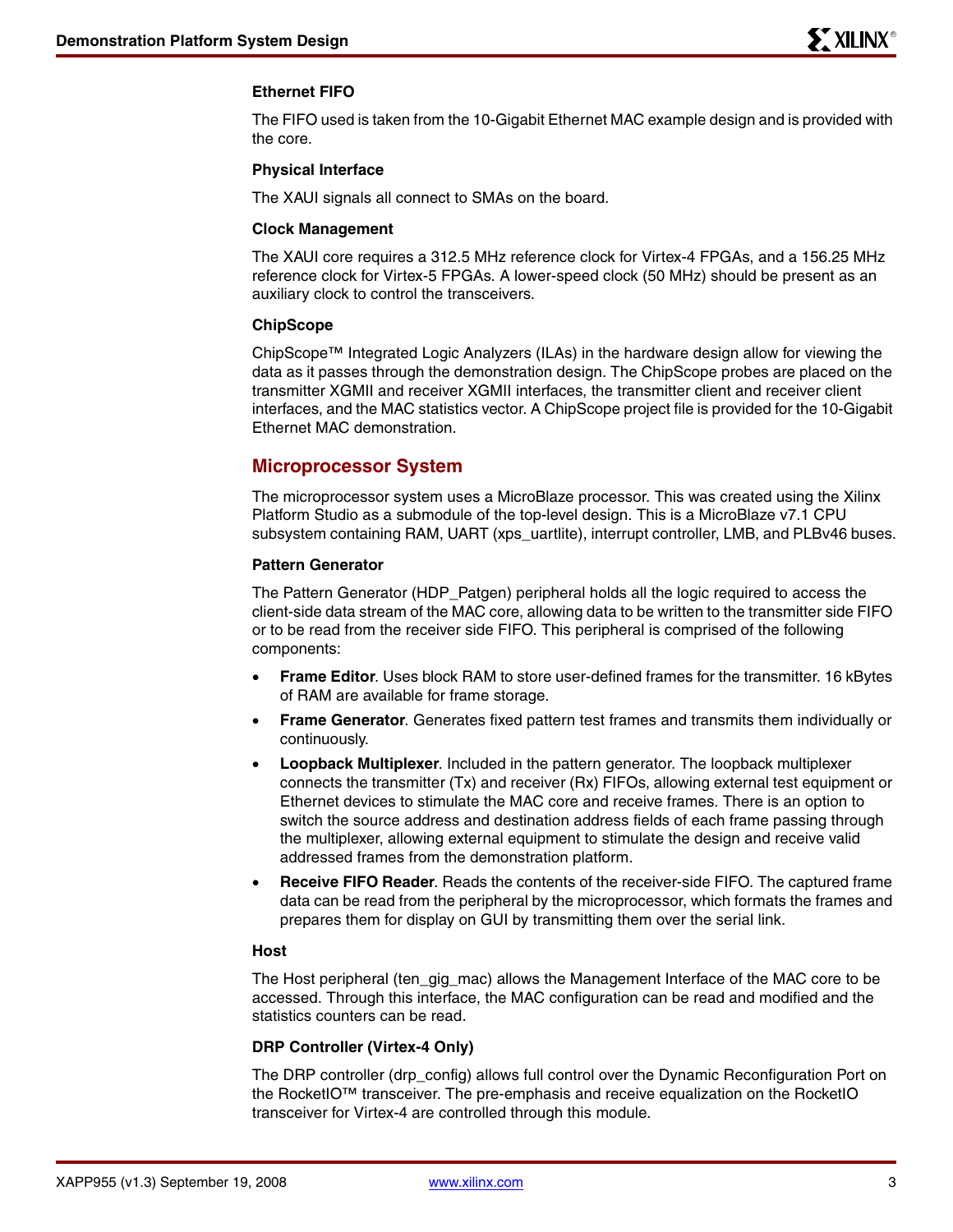#### **Microprocessor Firmware**

The microprocessor runs firmware to monitor the serial interface and respond to commands issued by the GUI. On startup, the microprocessor detects which design is operating on the FPGA, configures the logic on the FPGA appropriately, and then processes any commands sent from the PC.

## **Setting up the Demonstration Platform**

## **ML421 Configuration for 10-Gigabit Ethernet MAC Demo**

#### **Power Supply**

The ML421 should be powered from the 5V jack input. See the ML421 documentation for details about connecting the supply.

#### **Clock Selection**

The demonstration platform uses the Xilinx Superclock Module to generate the 312.5 MHz differential oscillator as a master reference to generate all required clocks required. This differential clock signal from the superclock module should be connected to MGTCLK 102 on the ML421 using two SMA cables. A 25 MHz crystal should be present in the XTAL0 socket on the Superclock Module.

The DIP switches should be set as follows:

- N0: 1
- $N1:0$
- N2: 0
- M0: 1
- M1: 1
- M2: 0
- SEL0: 0
- SEL1: 0

An oscillator (X2) with a frequency of 50 MHz should be plugged into socket X2.

#### **Jumper Settings**

The setting on the DIP switches (other than the System ACE™ address) does not affect the operation of the designs.

#### **System Reset**

The system reset is connected to push-button SW1.

#### **RS-232**

Connect a null modem cable between the RS-232 port on the board and a RS-232 port on the PC. A null modem cable is an RS-232 serial cable where the transmit and receive wires are cross-connected.

#### *Table 1:* **Null-Modem Wiring**

| <b>Signal Name</b>    | DB-9 Pin | DB-9 Pin |
|-----------------------|----------|----------|
| TD (Transmit Data)    |          |          |
| RD (Receive Data)     |          |          |
| RTS (Request To Send) |          |          |
| CTS (Clear To Send)   |          |          |

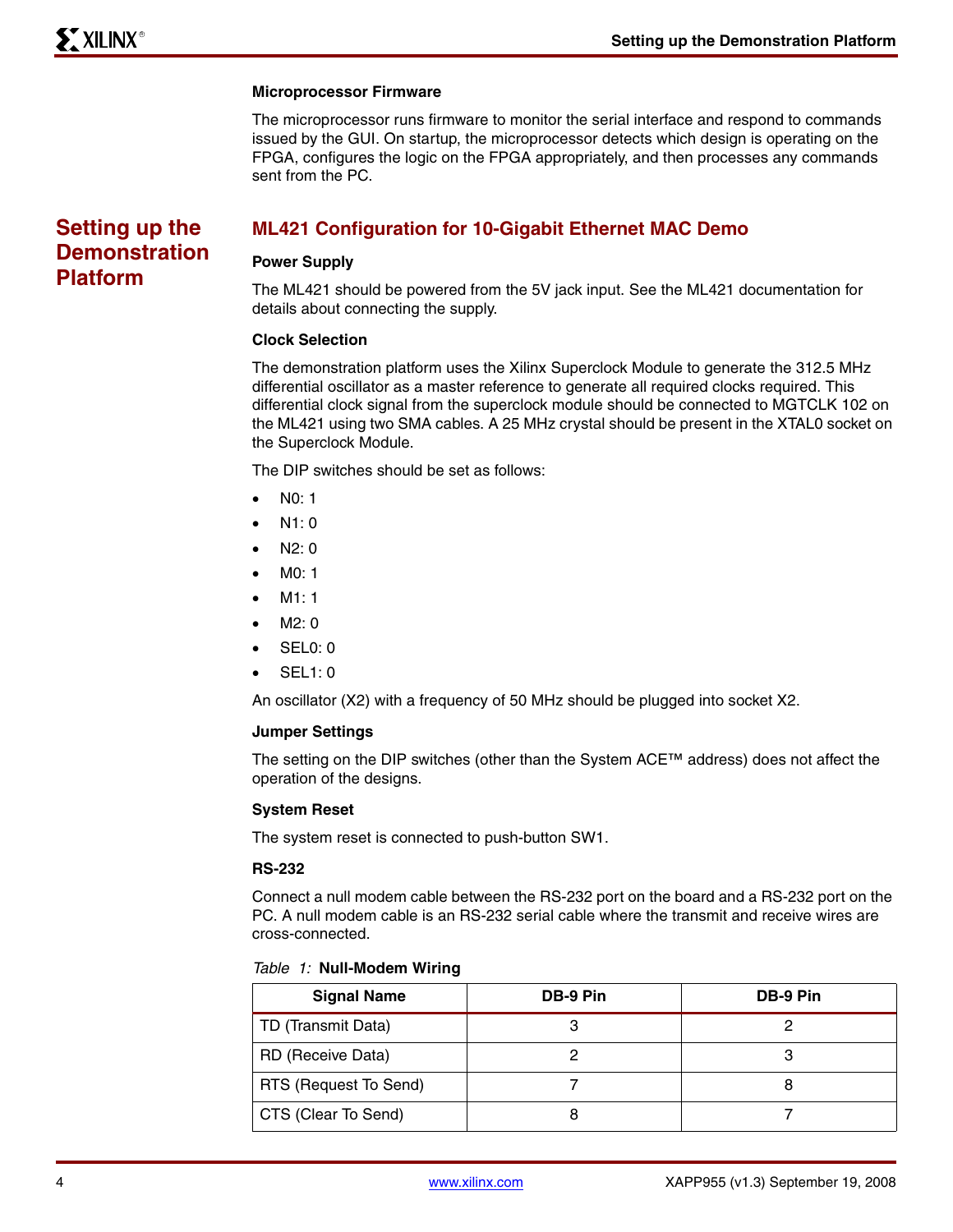#### *Table 1:* **Null-Modem Wiring**

| <b>Signal Name</b>        | DB-9 Pin | DB-9 Pin |
|---------------------------|----------|----------|
| SG (Signal Ground)        | 5        | 5        |
| DSR (Data Set Ready)      | 6        |          |
| CD (Carrier Detect)       |          |          |
| DTR (Data Terminal Ready) |          |          |
| DTR (Data Terminal Ready) |          | 6        |

#### **LEDs**

The LEDs on the boards indicate the basic status of the platform. More detailed status information is available through the GUI. [Table](#page-4-0) 2 defines the LED functions.

<span id="page-4-0"></span>*Table 2:* **LED Indications for ML421 10-Gigabit MAC Demo**

| <b>LED</b>  | <b>10-Gigabit Function</b> |  |
|-------------|----------------------------|--|
| <b>DS11</b> | Lane0 Sync OK              |  |
| <b>DS12</b> | Lane1 Sync OK              |  |
| <b>DS13</b> | Lane2 Sync OK              |  |
| <b>DS14</b> | Lane3 Sync OK              |  |
| <b>DS15</b> | Lanes Aligned              |  |
| <b>DS16</b> | Fifo Loopback ON           |  |
| <b>DS17</b> | Address Swap ON            |  |
| <b>DS18</b> | <b>DCM Locked</b>          |  |

### **Physical Interface**

SMA cables must be used to connect the MGT inputs and outputs to a suitable XAUI-equipped PHY. Sixteen SMA cables are required for the 4-lane differential XAUI interface. The board connections are defined in [Table](#page-4-1) 3.

#### <span id="page-4-1"></span>*Table 3:* **XAUI SMA Connections**

| <b>XAUI Lane</b> | <b>SMA Connector</b> |
|------------------|----------------------|
|                  | 103B                 |
|                  | 103A                 |
| ◠                | 102B                 |
| 3                | 102A                 |

### **Cabled Loopback**

Eight SMA cables are required for the external cabled loopback. The cables should be connected from the transmit side to the receive side of the same lane, as shown in the following example: TXP -> RXP, TXN-> RXN.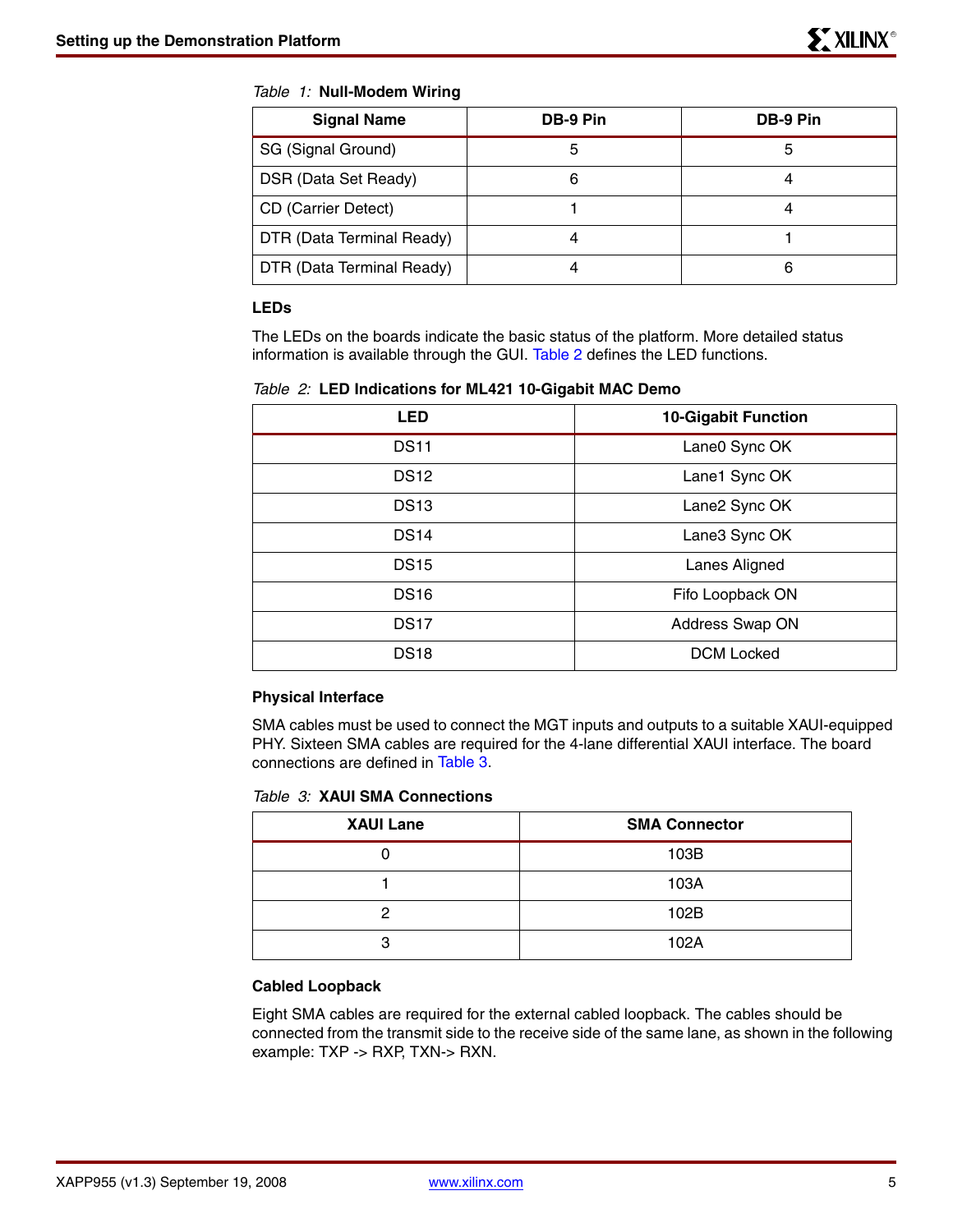## **FPGA Configuration**

The FPGA must be configured with the bit file included with the Application Note source files. The bit file can be found in the Implement folder.

: xgm\_hdp\_421.bit 10-Gigabit design for V4 ML421 board

The FPGA can be configured with the System ACE or a programming cable.

#### **FPGA Configuration Using System ACE**

System ACE files for the bit file listed above are included in the implement folder. Select the correct folder for the design using the same naming convention as above. For example, implement/systemace xgm\_ml421 contains the design for the ML421. Copy the contents of this folder onto a compact flash card and then insert the card into the CF card slot. The System ACE address DIP switches should be set to "000." The device is then configured from the System ACE file upon power-up.

#### **FPGA Configuration Using a Programming Cable**

After connecting the programming cable to the JTAG header (see development board documentation), the appropriate bit file should be loaded onto the FPGA using iMPACT or ChipScope.

#### **ML523 Configuration for 10-Gigabit Ethernet MAC Demo**

#### **Power Supply**

The ML523 should be powered from the 5V jack input. See the ML523 documentation for instructions for connecting the power supply.

#### **Clock Selection**

The demonstration platform uses the Xilinx Superclock Module to generate the 156.25 MHz differential oscillator as a master reference to generate all required clocks. The differential clock should be connected to REFCLK\_118. A 25 MHz crystal should be present in the XTAL0 socket.

Set the DIP switches as follows:

- N0: 1
- N1: 1
- N2: 0
- M0: 1
- M1: 1
- M2: 0
- SEL0: 0
- SEL1: 0

An oscillator with a frequency of 50 MHz should be plugged into socket X2.

The System ACE oscillator (X1) should be enabled (J4 set to **ON**) if the FPGA is configured using System ACE.

#### **Jumper Settings**

The setting on the DIP switches (other than the System ACE address) does not affect the operation of the designs.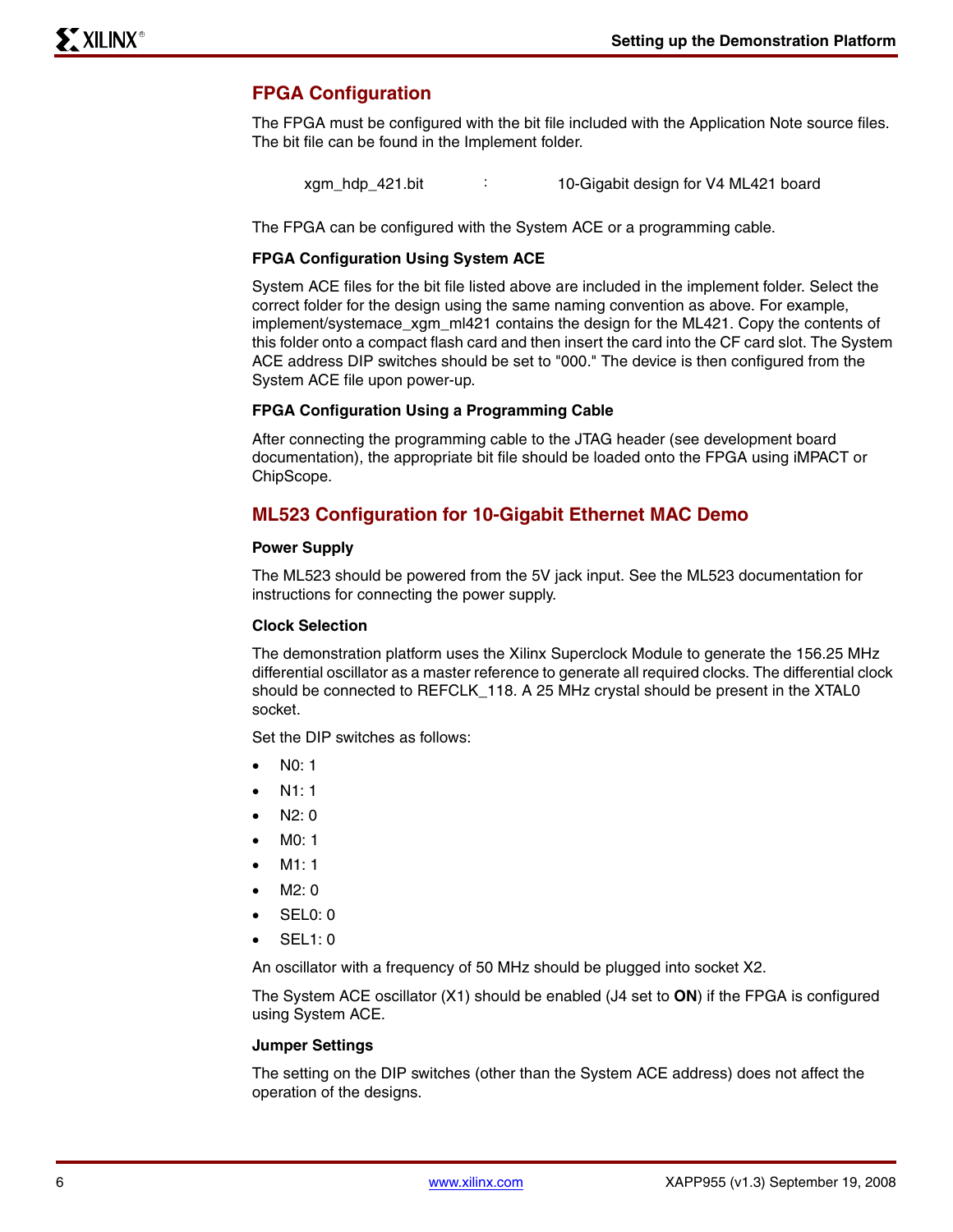#### **System Reset**

The system reset is connected to push-button SW8.

#### **RS-232**

Connect a null modem cable between the RS-232 port on the board and a RS-232 port on the PC. A null modem cable is an RS-232 serial cable where the transmit and receive wires are cross-connected. [Table](#page-6-0) 4 lists the null modem wiring attributes for RS-232.

#### <span id="page-6-0"></span>*Table 4:* **Null-Modem Wiring**

| <b>Signal Name</b>         | DB-9 Pin | DB-9 Pin |
|----------------------------|----------|----------|
| TD (Transmit Data)         | 3        | 2        |
| RD (Receive Data)          | 2        | 3        |
| RTS (Request To Send)      | 7        | 8        |
| CTS (Clear To Send)        | 8        | 7        |
| SG (Signal Ground)         | 5        | 5        |
| DSR (Data Set Ready)       | 6        | 4        |
| <b>CD</b> (Carrier Detect) |          | 4        |
| DTR (Data Terminal Ready)  | 4        |          |
| DTR (Data Terminal Ready)  | 4        | 6        |

#### **LEDs**

The board LEDs indicate the basic status of the platform at a glance. Detailed status information is available from the GUI. [Table](#page-6-1) 5 defines the LED functions.

<span id="page-6-1"></span>*Table 5:* **LED Indications for ML523 10-Gigabit MAC Demo**

| <b>LED</b>  | <b>10-Gigabit Function</b> |  |
|-------------|----------------------------|--|
| <b>DS23</b> | Lane0 Sync OK              |  |
| <b>DS22</b> | Lane1 Sync OK              |  |
| <b>DS21</b> | Lane2 Sync OK              |  |
| <b>DS20</b> | Lane3 Sync OK              |  |
| <b>DS19</b> | Lanes Aligned              |  |
| <b>DS18</b> | Fifo Loopback ON           |  |
| <b>DS17</b> | <b>Address Swap ON</b>     |  |
| <b>DS16</b> | <b>DCM Locked</b>          |  |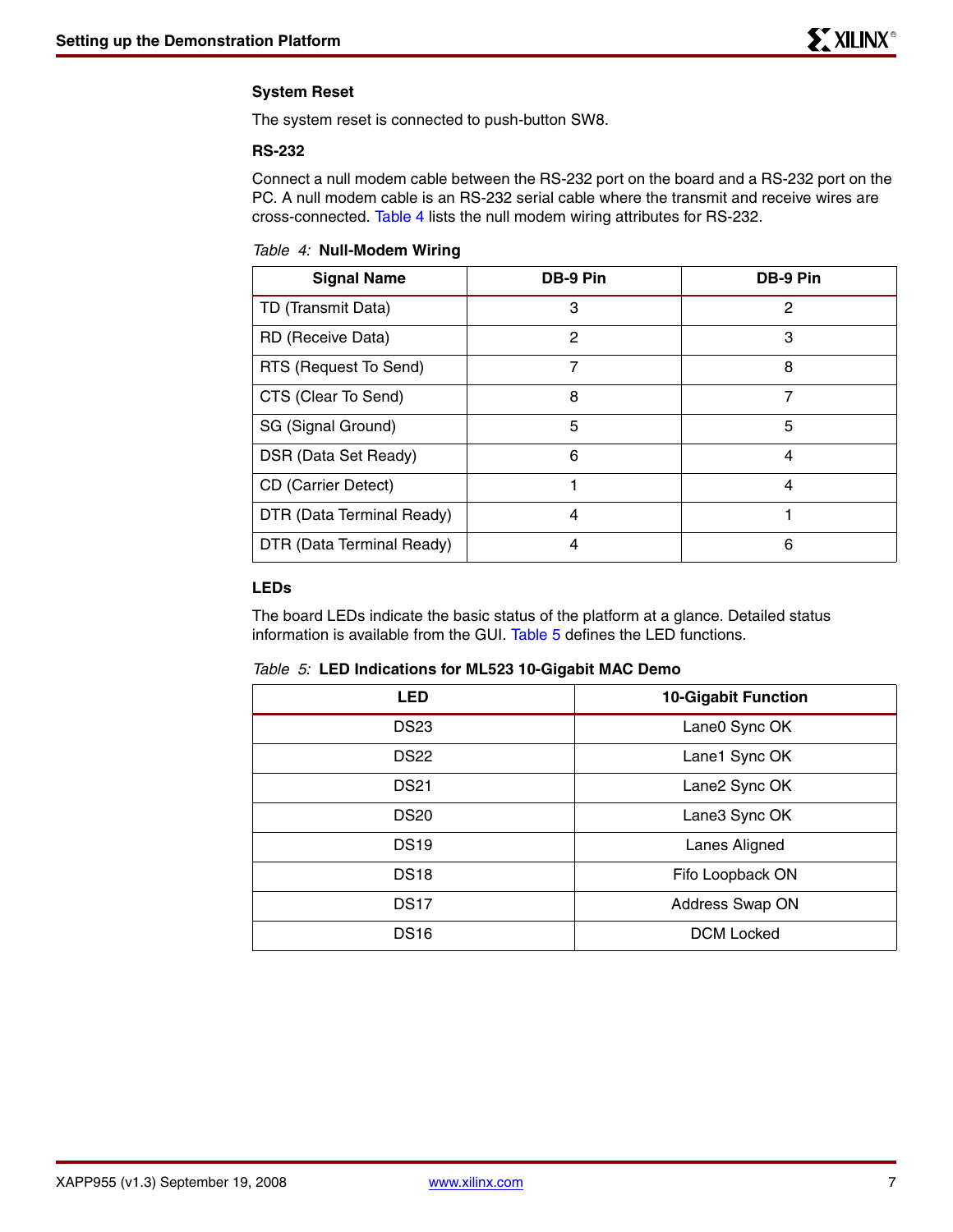#### **Physical Interface**

SMA cables must be used to connect the MGT inputs and outputs to a suitable XAUI-equipped PHY. Sixteen SMA cables are required for the 4-lane differential XAUI interface. The board connections are described in [Table](#page-7-0) 6.

<span id="page-7-0"></span>

| Table 6: XAUI SMA connections |
|-------------------------------|
|-------------------------------|

| <b>XAUI Lane</b> | <b>SMA Connector</b> |  |  |
|------------------|----------------------|--|--|
|                  | 122.0                |  |  |
|                  | 122 <sub>1</sub>     |  |  |
|                  | $118_0$              |  |  |
|                  | $118_1$              |  |  |

#### **Cabled Loopback**

Eight SMA cables are required for external cabled loopback. The cables should be connected from the transmit side to the receive side of the same lane; for example:

TXP -> RXP, TXN-> RXN

## **FPGA Configuration**

The FPGA must be configured with one of the bit files included with the Application Note source files.The following bit file is located in the implement folder.

| xgm_hdp_lx110t.bit | 10-Gigabit design for ML523 LX110T board |
|--------------------|------------------------------------------|
| xgm_hdp_fx100t.bit | 10-Gigabit design for ML523 FX100T board |

The FPGA can be configured using the System ACE or programming cable.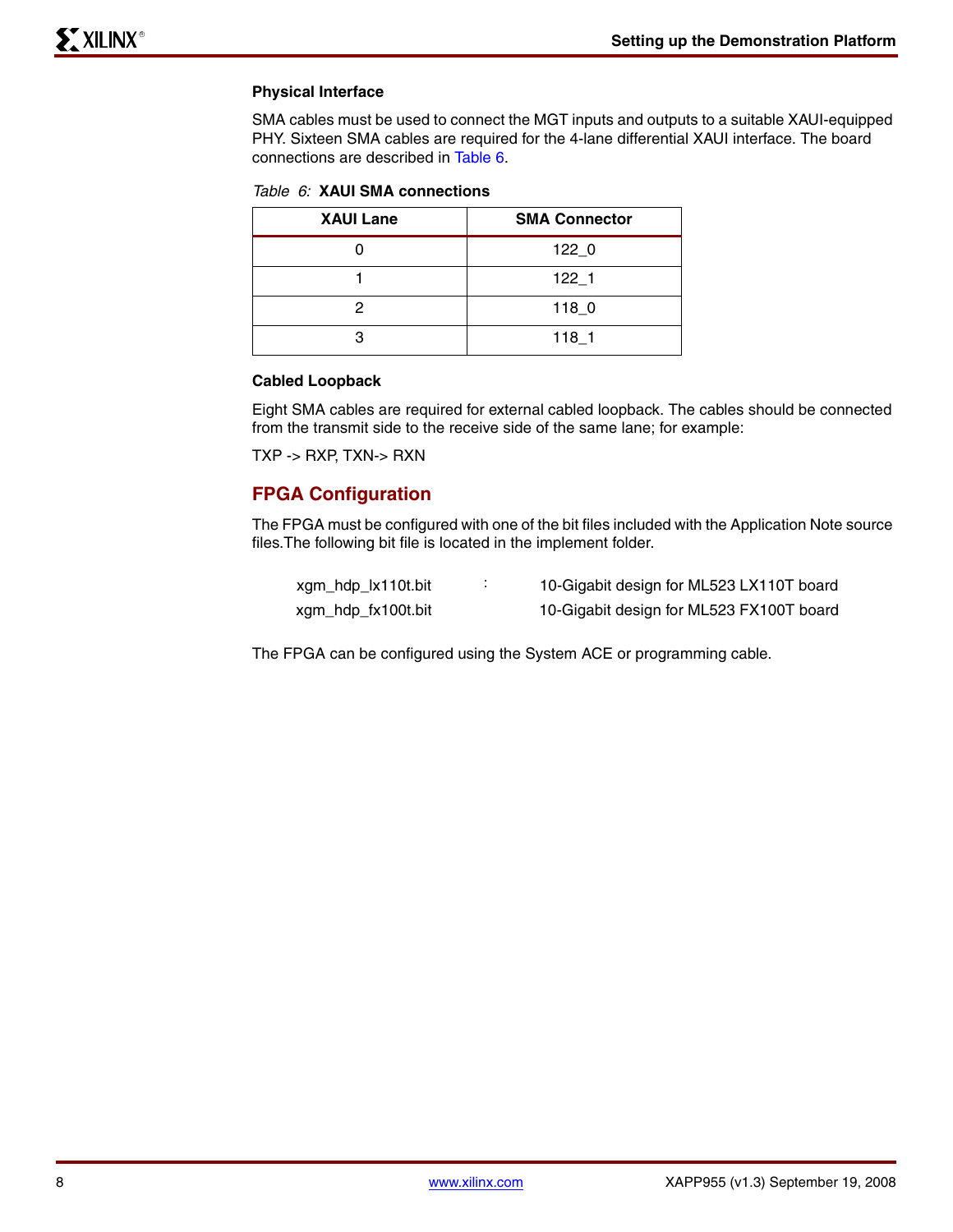#### **FPGA Configuration Using System ACE**

System ACE files for the bit file listed above are also located in the implement folder. Select the correct folder for the design using the same naming convention as above. For example, implement/systemace\_xgm\_ML523 contains the design for the for the LX110T ML523. Copy the contents of this folder to a compact flash card and insert the card into the CF card slot. The System ACE address DIP switches should be set to **000**. The device is then configured from the System ACE file upon power-up.

#### **FPGA Configuration Using a Programming Cable**

After connecting the programming cable to the JTAG header (see board documentation), the xgm\_hdp\_523.bit file should be loaded onto the FPGA using iMPACT or ChipScope.

## **Graphical User Interface**

The GUI application allows for control of the Ethernet MAC core for demonstration and other components within the design. When the GUI is executed, the Serial Port Selection dialog appears. When a selection is made, the Main screen appears, and the MAC Statistics screen can be accessed from the Main screen.

### **Installation**

Extract the project files from the Application Note ZIP file into a new directory (for example, c:\xapp955).

*Note:* Do not download the demonstration platform to a directory path containing spaces; doing so causes errors when running the GUI.

After loading the hardware design onto the FPGA, launch the GUI by navigating to the directory c:\xapp955\gui\ (assuming you saved the zip file contents to c:\xapp955) and double-click on the xapp955.exe file.

## **Serial (COM) Port Selection**

| <b>7% Xilinx Hardware Demonstration Platform X</b> |
|----------------------------------------------------|
| Connect to Board through Serial Port :             |
| com1                                               |
|                                                    |
|                                                    |
|                                                    |
|                                                    |
| Cancel                                             |

*Figure 2:* **Serial (COM) Port Selection Screen**

<span id="page-8-0"></span>The Serial Port selection dialog box ([Figure](#page-8-0) 2) appears when the GUI is launched. Use this dialog to select the COM port to be used to communicate with the board. Click OK to establish the link with the board. When the link is established, the main GUI screen appears [\(Figure](#page-9-0) 3).

When a link is established with the board, the board type and MAC type are displayed at the bottom of the screen. If a connection to the board cannot be established, an error message appears at the bottom of the main screen.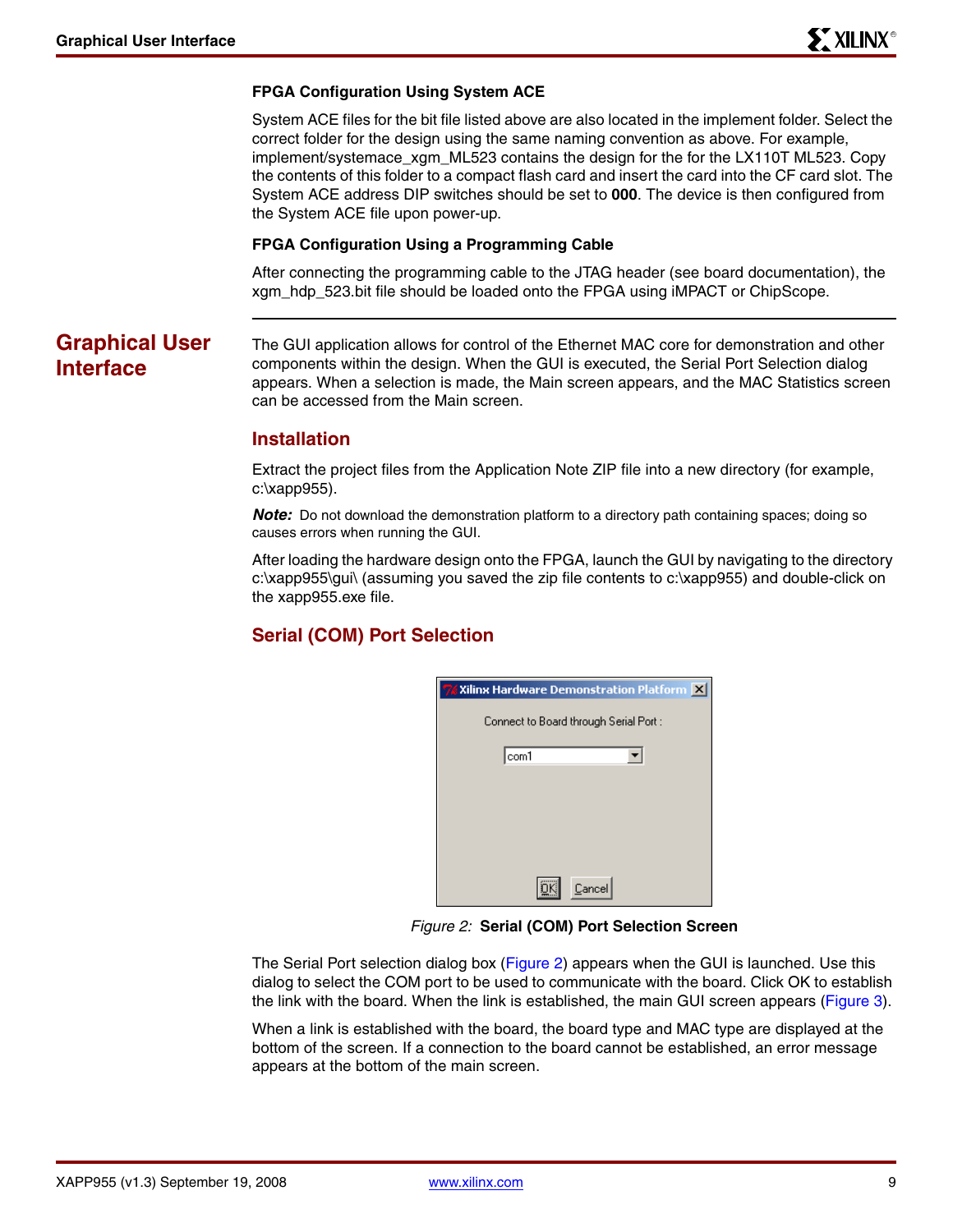To establish a connection, do the following:

- 1. Ensure that the board is switched on.
- 2. Ensure that the FPGA is configured with the correct bit file.
- 3. Ensure that the serial cable is connected and is the correct type.
- 4. Restart the GUI.

#### **Main Screen**

[Figure](#page-9-0) 3 illustrates the main screen of the demonstration platform, consisting of four sections:

|                                                                                                                                                                                                                                                                                                                                                                                                                                                                                                                                 | $\Box$                                                                                               |
|---------------------------------------------------------------------------------------------------------------------------------------------------------------------------------------------------------------------------------------------------------------------------------------------------------------------------------------------------------------------------------------------------------------------------------------------------------------------------------------------------------------------------------|------------------------------------------------------------------------------------------------------|
| Xilinx Ten Gigabit Ethernet Core<br>Logic RE<br><b>Hardware Demonstration Platform</b><br>Welcome to the Ten Gigabit Ethernet Hardware Demonstration Platform<br>Select the tabs from the pane opposite to configure the different parts of the Demonstration Platform                                                                                                                                                                                                                                                          |                                                                                                      |
| hardware.<br>or<br>To get started quickly, higlight a demo in the opposite pane and hit 'Run Demo'. This will configure the<br>platform and send frames to demonstrate features of the MAC.<br><b>Demo Descriptions</b><br>is configured for PHY loopback operation, so that frames are received through the MAC receiver. The<br>frames are read back from the receive FIFO and displayed.<br>More Information<br>Application Note<br>IP Center on www.xilinx.com<br>Copyright (c) 2006-2007, Xilinx Inc. All rights reserved. |                                                                                                      |
|                                                                                                                                                                                                                                                                                                                                                                                                                                                                                                                                 |                                                                                                      |
|                                                                                                                                                                                                                                                                                                                                                                                                                                                                                                                                 | $\blacktriangle$                                                                                     |
| Welcome   MAC Config   PHY Control   Platform Config   Read Rx FIFO   Frame Editor   Rocke                                                                                                                                                                                                                                                                                                                                                                                                                                      | Transmit 100 frames: 100 frames with different lengths are transmitted through the MAC. The platform |

*Figure 3:* **Demonstration Platform Main Screen**

#### <span id="page-9-0"></span>**Main Menu Bar**

A standard Windows menu that allows you to exit the client and open the statistics menu.

#### **Control Pane**

The Control Pane provides several tabs for controlling the different configuration settings of the design.

#### **Help Pane (Rightmost Pane)**

Displays context-sensitive help.

#### **Message Pane (Bottom Pane)**

Displays debug and status messages.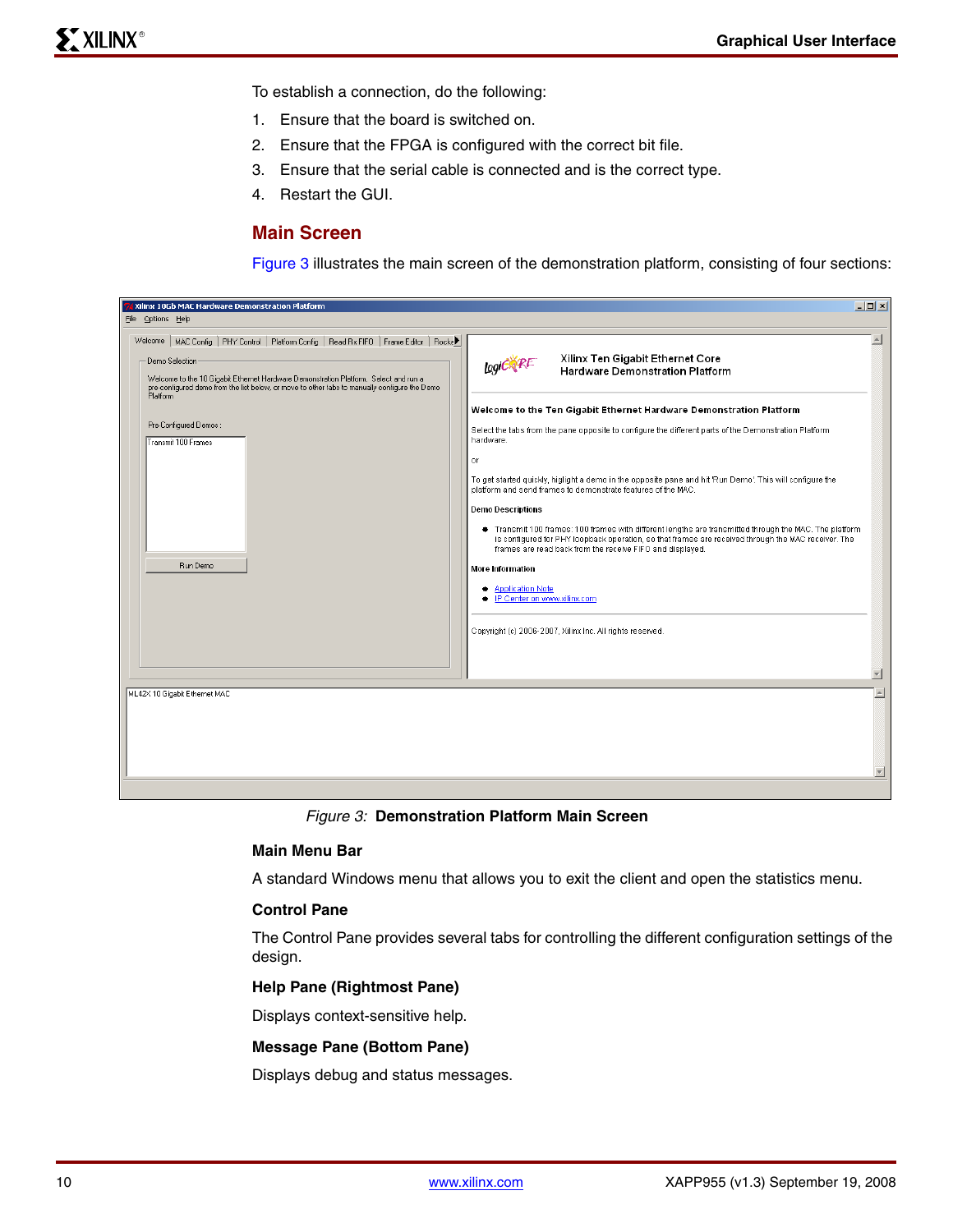#### *Welcome*

The Welcome tab [\(Figure](#page-10-0) 4) is displayed when the application starts (after the COM port is selected). Use this screen to run the pre-configured demo of Transmitting 100 Frames by selecting it from the list of Pre-Configured Demos, and click **Run Demo**. When the demo is complete, an informational message appears in the message pane (bottom of screen).

| Xilinx 10Gb MAC Hardware Demonstration Platform<br>File Options Help<br>Welcome<br>MAC Config   PHY Control   Platform Config   Read Rx FIFO   Frame Editor   Rocke▶                                                                                                                                                     |                                                                                                                                         |                                                                                                                                                                                                                                                                                                                                                                                                                                                                        |
|--------------------------------------------------------------------------------------------------------------------------------------------------------------------------------------------------------------------------------------------------------------------------------------------------------------------------|-----------------------------------------------------------------------------------------------------------------------------------------|------------------------------------------------------------------------------------------------------------------------------------------------------------------------------------------------------------------------------------------------------------------------------------------------------------------------------------------------------------------------------------------------------------------------------------------------------------------------|
| Demo Selection:<br>Welcome to the 10 Gigabit Ethernet Hardware Demonstration Platform. Select and run a<br>pre-configured demo from the list below, or move to other tabs to manually configure the Demo<br><b>Platform</b><br>Pre-Configured Demos:<br>Transmit 100 Frames<br>Run Demo<br>ML42X 10 Gigabit Ethernet MAC | Logic RE<br>hardware.<br>or<br><b>Demo Descriptions</b><br>More Information<br><b>Application Note</b><br>· IP Center on www.xilinx.com | Xilinx Ten Gigabit E<br><b>Hardware Demons</b><br>Welcome to the Ten Gigabit Ethernet Ha<br>Select the tabs from the pane opposite to configure<br>To get started quickly, higlight a demo in the oppos<br>platform and send frames to demonstrate features<br>Transmit 100 frames: 100 frames with differe<br>is configured for PHY loopback operation, so<br>frames are read back from the receive FIFO a<br>Copyright (c) 2006-2007, Xilinx Inc. All rights reserve |
|                                                                                                                                                                                                                                                                                                                          |                                                                                                                                         |                                                                                                                                                                                                                                                                                                                                                                                                                                                                        |

<span id="page-10-0"></span>*Figure 4:* **Welcome Tab**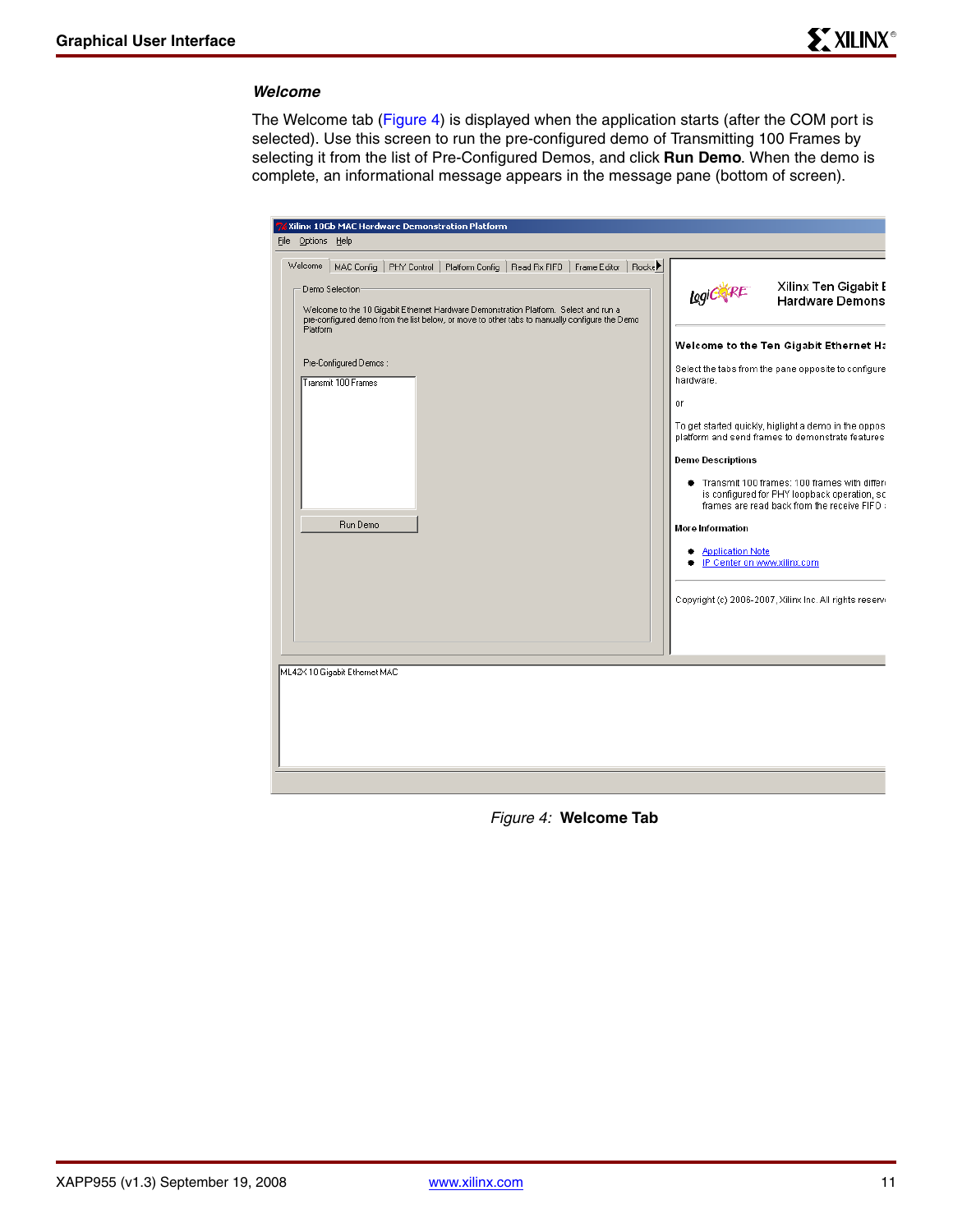#### *MAC Configuration*

The MAC Configuration tab ([Figure](#page-11-0) 5) provides access to the dynamically configureable features of the MAC cores. When the FPGA is initialized, this screen displays the default configuration for the MAC core.

| Welcome | <b>MAC Config</b>              | PHY Control              |   | Platform Config          | Read Bx FIFO               | Frame Editor             | Bocke |
|---------|--------------------------------|--------------------------|---|--------------------------|----------------------------|--------------------------|-------|
|         | TX Configuration:              |                          |   | RX Configuration:        |                            |                          |       |
|         | VLAN Enable                    |                          |   | VLAN Enable              |                            |                          |       |
|         | <b>▽</b> Transmitter Enable    |                          | ☞ |                          | <b>Receiver Enable</b>     |                          |       |
| п       | <b>FCS Passing</b>             |                          |   | FCS Passing              |                            |                          |       |
|         | Jumbo Frame Enable             |                          |   |                          | Jumbo Frame Enable         |                          |       |
|         | Defecit Idle Count             |                          |   |                          |                            |                          |       |
|         |                                |                          |   |                          |                            |                          |       |
|         | Enable IFG Adjustment          |                          |   |                          | 00-00-00-00-00-00          | <b>MAC Pause Address</b> |       |
|         |                                |                          |   |                          |                            |                          |       |
|         | 12을 Inter-frame Gap Length     |                          |   |                          |                            |                          |       |
|         |                                |                          |   |                          |                            |                          |       |
|         |                                |                          |   |                          |                            |                          |       |
|         |                                |                          |   |                          |                            |                          |       |
|         |                                | <b>Reset Transmitter</b> |   |                          |                            | <b>Reset Receiver</b>    |       |
|         |                                |                          |   |                          |                            |                          |       |
|         | Management Config (Read Only)- |                          |   |                          | Flow Control Configuration |                          |       |
|         | $\nabla$ MDIO Enable           |                          |   | $\nabla$ TX Flow Control |                            |                          |       |
|         | 10 MDIO Clock Divide           |                          |   | $\nabla$ RX Flow Control |                            |                          |       |
|         |                                |                          |   |                          |                            |                          |       |
|         |                                |                          |   |                          |                            |                          |       |
|         |                                |                          |   |                          |                            |                          |       |
|         |                                |                          |   |                          |                            |                          |       |
|         |                                |                          |   |                          |                            |                          |       |

*Figure 5:* **MAC Configuration Tab**

<span id="page-11-0"></span>The MAC configuration for transmitter and receiver can be reset to the default values by using the **Reset Transmitter** and **Reset Receiver** buttons.

The management configuration for the MDIO interface cannot be modified from the GUI, as these settings are configured correctly to allow the hardware to control the PHY or MGT. The management configuration is set by the embedded processor software, which writes to the management configuration of the MAC upon start-up.

#### *PHY Control*

The PHY control tab [\(Figure](#page-12-0)  $6$ ) displays the information gathered by the MAC core about the PHY (XAUI) using MDIO. The only items in this list that can be user-modified are loopback and powerdown. Loopback sets the XAUI loopback register and disables the TXPOST\_TAP\_PD bit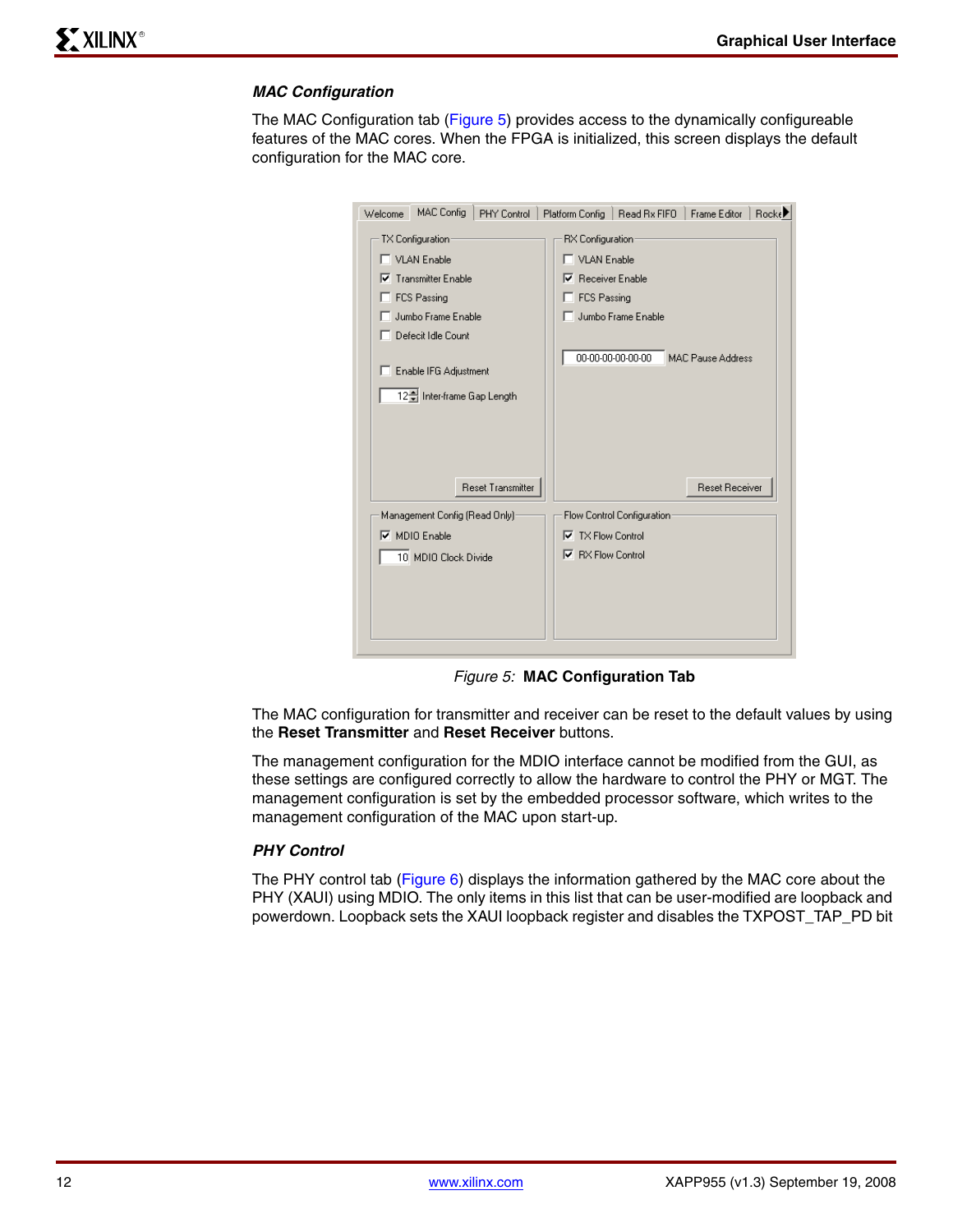via the DRP in Virtex-4. Powerdown sets the XAUI powerdown bit, which places the transceivers into low power mode. This allows the demo to be used without a PHY card.

| Welcome<br><b>MAC Config</b> | PHY Control | Platform Config |  |  |  |  |  |
|------------------------------|-------------|-----------------|--|--|--|--|--|
| $\Box$ Loopback              |             |                 |  |  |  |  |  |
| Powerdown                    |             |                 |  |  |  |  |  |
| C Lane O Sync                |             |                 |  |  |  |  |  |
| C Lane 1 Sync                |             |                 |  |  |  |  |  |
| C Lane 2 Sync                |             |                 |  |  |  |  |  |
| C Lane 3 Sync                |             |                 |  |  |  |  |  |
| C Lanes Aligned              |             |                 |  |  |  |  |  |
| $\cap$ Rx Fault              |             |                 |  |  |  |  |  |
| Tx Fault                     |             |                 |  |  |  |  |  |

*Figure 6:* **PHY Control Tab**

<span id="page-12-0"></span>The other items provide status information about the four XAUI lanes. All lanes should be synchronized and aligned. When no SMA XAUI device is connected, the lanes will not synchronize and align until loopback is enabled. (The bit will remain high until it is cleared by software.) An Rx Fault condition is indicated if the lanes do not align, and is only cleared when the tab is brought up. You may see an indication that there has been a Rx Fault between the time the tab was viewed and the present time, and therefore the current status of the lanes is not always immediately reflected.

#### *Platform Configuration*

The Platform Configuration tab [\(Figure](#page-12-1) 7) controls the data sources in the demonstration platform.

| <b>X</b> Xilinx 10Gb MAC Hardware Demonstration Platform |                                                                              |  |  |  |  |  |
|----------------------------------------------------------|------------------------------------------------------------------------------|--|--|--|--|--|
| Options<br>Help<br>File                                  |                                                                              |  |  |  |  |  |
| MAC Config<br>PHY Control<br>Welcome                     | Platform Config<br>Rocke <sup>1</sup><br>Read Rx FIFO<br><b>Frame Editor</b> |  |  |  |  |  |
| <b>Transmitter Data Source</b>                           | Frame Generator Control:                                                     |  |  |  |  |  |
| C Loopback through FIFO                                  | ● Type frames ● Length frames                                                |  |  |  |  |  |
| Loopback with SA & DA swapped<br>O                       | $\Box$ VLAN frames                                                           |  |  |  |  |  |
| Enable Frame Generator<br>G                              | Corrupt length field                                                         |  |  |  |  |  |
| Enable Frame Editor<br>o                                 | Generate all frame sizes up to frame length                                  |  |  |  |  |  |
|                                                          | 츾 Frame Size<br>64                                                           |  |  |  |  |  |
|                                                          | 축 Pause Length<br>I٥                                                         |  |  |  |  |  |
|                                                          |                                                                              |  |  |  |  |  |
| Receiver Data Source                                     |                                                                              |  |  |  |  |  |
| C Loopback through PHY                                   |                                                                              |  |  |  |  |  |
| <b>External Device</b><br>G                              |                                                                              |  |  |  |  |  |
|                                                          |                                                                              |  |  |  |  |  |
|                                                          | <b>Start Continuous Transmission</b>                                         |  |  |  |  |  |
|                                                          | Transmit a Single Frame                                                      |  |  |  |  |  |
|                                                          | Send Pause Frame                                                             |  |  |  |  |  |

*Figure 7:* **Platform Configuration Tab** 

#### <span id="page-12-1"></span>**Transmitter Data Source**

The client side transmitter interface of the MAC can be configured in one of the following ways: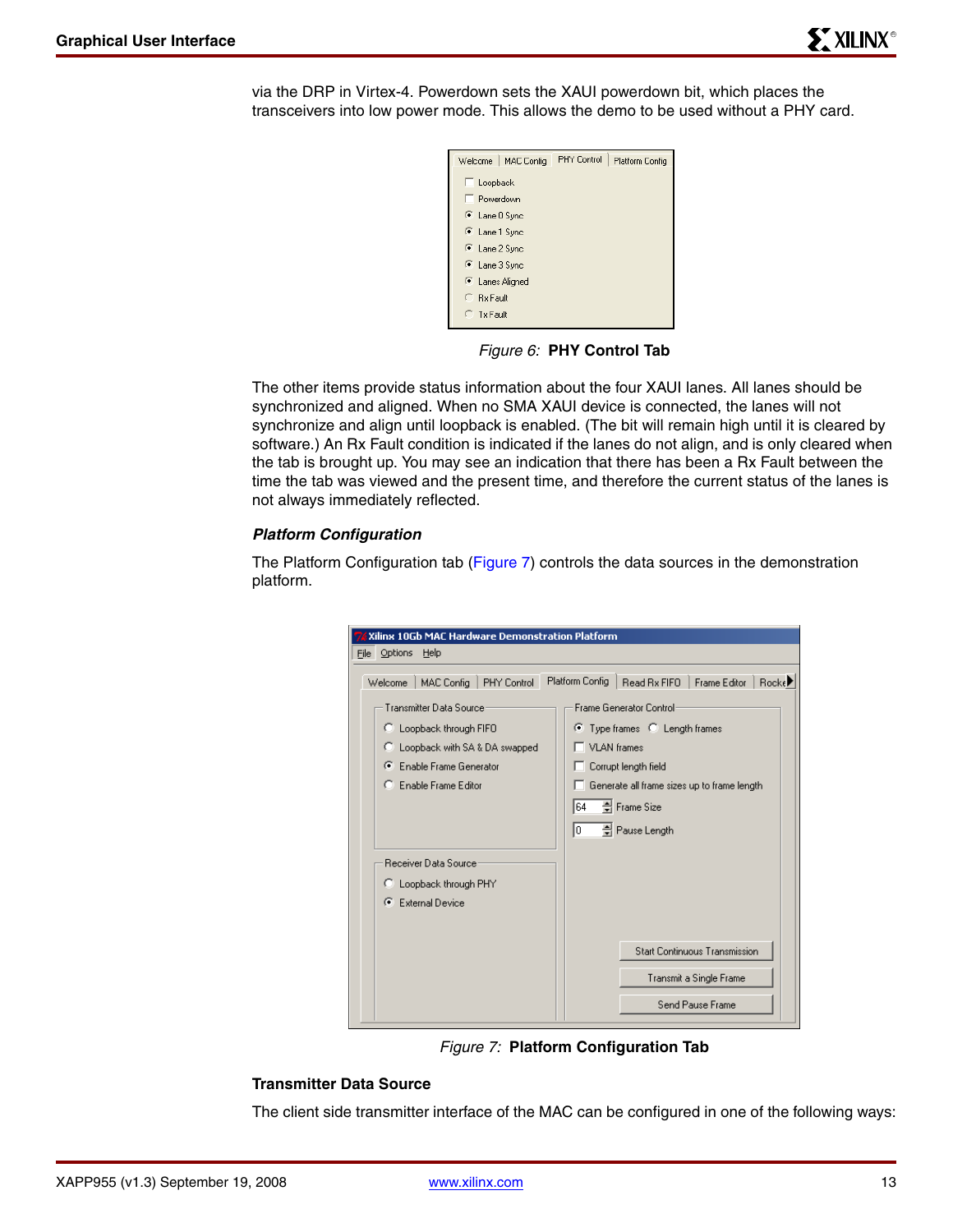- **Loopback Through Fifo**. Connects the data path from the MAC client side receiver to the transmit data path. Data passes from the MAC receiver to the receive FIFO, then directly to the transmit FIFO and finally to the MAC transmitter.
- **Loopback with Address Swap**. Similar to the above mode, but the first six bytes of each frame are switched with the following six bytes; switching the source and destination address. This allows an external device to send frames to the demonstration platform and receive correctly addressed frames.
- **Frame Generator**. Connects the transmit FIFO to the hardware pattern generator. Options for controlling the pattern generator are also set here and are described in ["Frame](#page-13-0)  [Generator Control."](#page-13-0)
- **Frame Editor**. Connects the transmit FIFO to the RAM based frame editor, which allows entering and transmitting any frame using the GUI. The Frame Editor is controlled in the Frame Editor tab. See ["Frame Editor," page 16.](#page-15-0)

#### **Receiver Data Source**

The receiver can be configured in either of the following two ways:

- **Loopback through PHY**. The MDIO is used to request loopback at the MGTs used by the XAUI.
- **External Device**. Loopback is disabled and all data is driven onto the SMA cables.

#### <span id="page-13-0"></span>**Frame Generator Control**

The Frame Generator can generate various frame types and lengths, as described below.

- **Type Frames**. When checked, the pattern generator inserts hexadecimal 0x0800 in the length/type field of each frame.
- **Length Frames.** When checked, the pattern generator inserts the length of the data contained in the frame into the length/type field of each frame.
- **VLAN Frames**. When enabled, the pattern generator inserts a VLAN tag into each frame. The total length of each frame is unchanged but the length field is adjusted to indicate less data in each frame.
- **Corrupt Length Field**. When selected, the length field is set incorrectly, giving an errored frame.
- **Generate All Frame Sizes Up To Frame Length**. When checked, the pattern generator will start transmitting 19-byte frames (padded by the MAC core) and increases the length of the frame by 1-byte. When the frame length equals the length selected, the length is set back to 19 and the process repeats. Use this option for continuous frame transmission.
- **Frame Size**. Set the total size for frames sent to the transmitter. If less than 60, the MAC core pads the frame, unless configured for FCS passing.
- **Pause Length**. Set the 16-bit pause length input to the MAC core, which is used if **Send Pause Frame** is selected. See the specific MAC user guide for a description of the pause transmission mechanism.

The buttons are used to send frames to the MAC transmitter and trigger transmission by the pattern generator. The Transmitter Data Source must be set to **Enable Frame Generator** to enable these buttons.

- **Transmit a Single Frame.** Enables one-shot mode in which a single frame is sent.
- **Start Continuous Transmission.** Sends frames to the MAC until the same button, now displaying **Stop Transmission** is clicked.
- **Send Pause Frame**. Sends a single pause frame from the MAC which asserts the pause request input to the MAC.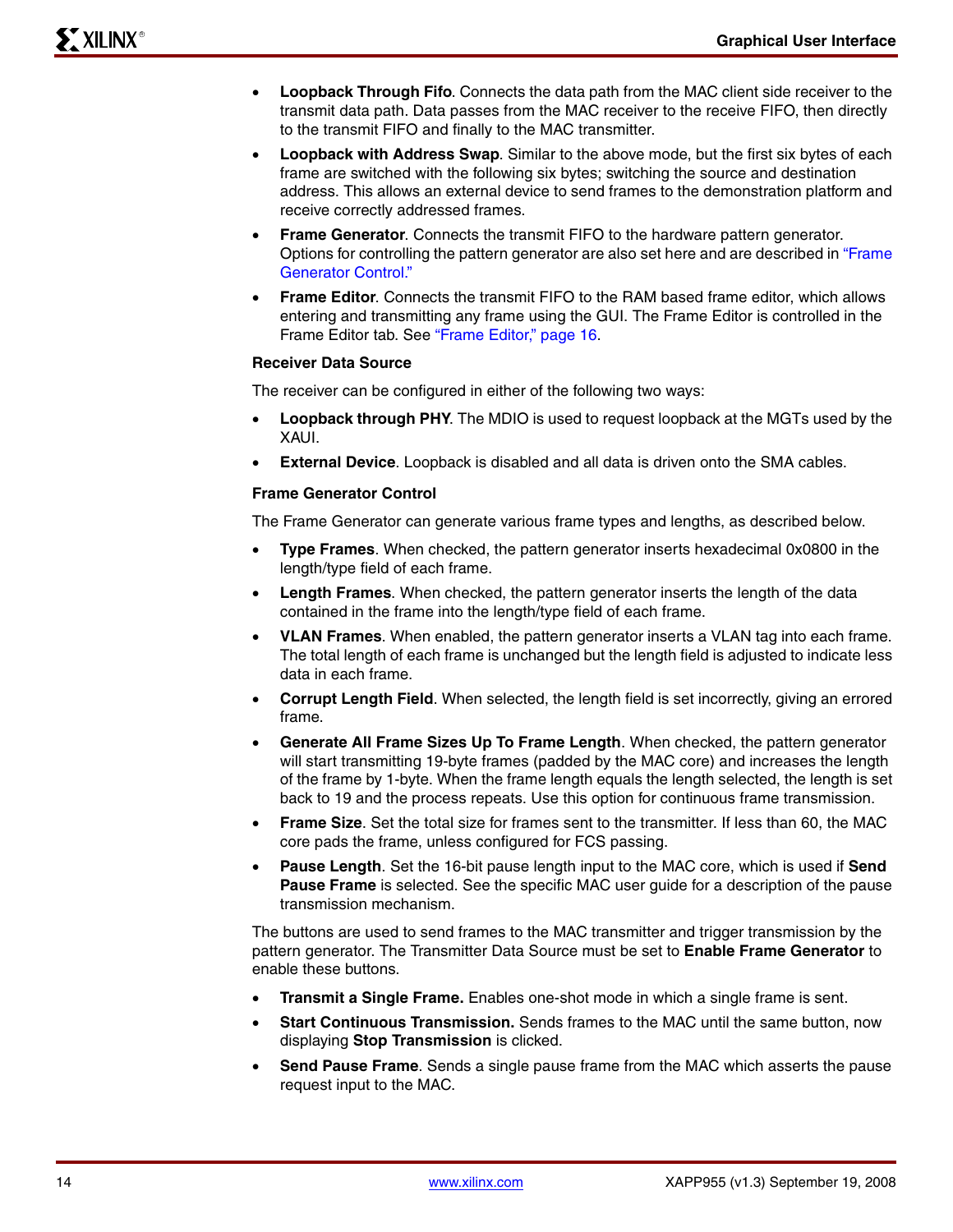#### *Read Rx FIFO*

The Read Rx FIFO tab ([Figure](#page-14-0) 8) is used to read frames from the receive side FIFO that have been received by the MAC core. The FIFO cannot be read if the platform is configured for loopback through the FIFO.

| Xilinx 10Gb MAC Hardware Demonstration Platform<br>Options Help<br>File                                                                                                                                                                           |                        |                                 |                         |
|---------------------------------------------------------------------------------------------------------------------------------------------------------------------------------------------------------------------------------------------------|------------------------|---------------------------------|-------------------------|
| Welcome<br>MAC Config                                                                                                                                                                                                                             | PHY Control            | Read Rx FIFO<br>Platform Config | Frame Editor  <br>Rocke |
|                                                                                                                                                                                                                                                   |                        | Frames Read from FIFO           |                         |
|                                                                                                                                                                                                                                                   |                        |                                 |                         |
| DA = AA:BB:CC:DD:EE:FF,SA = 11:22:33:44:55:66,length/type = 0800,total length (exclud<br>ing $\text{CRC}$ ) = 60<br>AABBCCDDEEFF11223344556608000000101112131415161718191A1B1C1D1E1F2021222<br>32425262728292A2B2C2D2E2F303132333435363738393A3B  |                        |                                 |                         |
| DA = AA:BB:CC:DD:EE:FF,SA = 11:22:33:44:55:66,length/type = 0800,total length (exclud)<br>ing $\text{CBC}$ ) = 60<br>AABBCCDDEEFF11223344556608000000101112131415161718191A1B1C1D1E1F2021222<br>32425262728292A2B2C2D2E2F303132333435363738393A3B |                        |                                 |                         |
| DA = AA:BB:CC:DD:EE:FF,SA = 11:22:33:44:55:66,length/type = 0800,total length fexclud                                                                                                                                                             |                        |                                 |                         |
| ing $\text{CRC} = 60$<br>AABBCCDDEEFF11223344556608000000101112131415161718191A1B1C1D1E1F2021222<br>32425262728292A2B2C2D2E2F303132333435363738393A3B                                                                                             |                        |                                 |                         |
|                                                                                                                                                                                                                                                   |                        |                                 |                         |
| Read single frame                                                                                                                                                                                                                                 | <b>Bead all frames</b> | Flush                           | Clear Screen            |
| ML42X 10 Gigabit Ethernet MAC<br>2 Frames uploaded.<br>Got a frame, 1 in total so far<br>Got a frame, 2 in total so far<br>Got a frame, 3 in total so far<br>Received 3 Frames.                                                                   |                        |                                 |                         |
|                                                                                                                                                                                                                                                   |                        |                                 |                         |

*Figure 8:* **Read Receive FIFO Tab**

<span id="page-14-0"></span>The FIFO stores all frames received from the MAC core until it is full. Once full, the FIFO discards further incoming frames. The FIFO is 16 Kbytes deep, and can store approximately 10 frames of 1518 bytes.

Care should be taken when mixing frame sizes. If the FIFO is nearing full and a frame larger than the remaining space is received, it will be discarded. If the next frame is smaller than the remaining space, it will be stored in the FIFO. This should not be confused with frame loss.

To read frames from the receive FIFO, it is advisable to flush the FIFO before initiating transmission. This ensures that the FIFO has space to store the new frames. After transmission is started, the FIFO can be read. During continuous reception of frames, a snapshot of the data can be captured by flushing the FIFO, causing it to discard any stored frames, and to store the next 16 kBytes of frame data received. You can read a single frame or all available frames.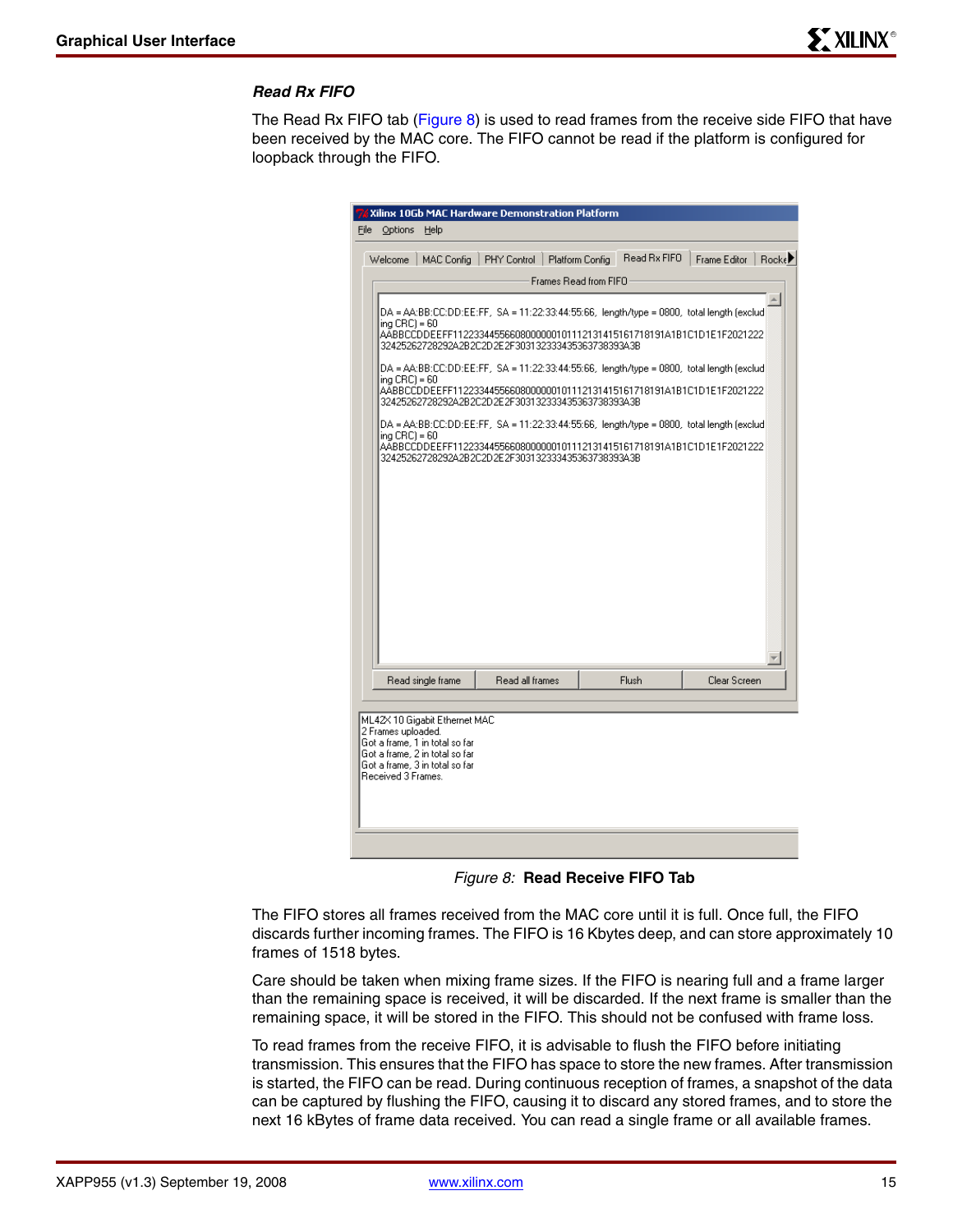During continuous reception, the FIFO is unlikely to empty because data can enter the FIFO at a much faster rate than can be transmitted across the serial link to the GUI. To prevent an endless upload of frames to the GUI, a maximum of 64 frames can be read at once. To read more frames, continue to use the **Read all frames** button.

#### <span id="page-15-0"></span>*Frame Editor*

The Frame Editor tab ([Figure](#page-15-1) 9) is used to load frames into the RAM in the Pattern Generator, which can then be sent to the MAC core for transmission. To enable this functionality, set the Transmitter Data Source (located in the Platform Config tab) to Enable Frame Editor.

|      |               |                   | Xilinx 10Gb MAC Hardware Demonstration Platform                                                            |      |                 |              |                     |                    |
|------|---------------|-------------------|------------------------------------------------------------------------------------------------------------|------|-----------------|--------------|---------------------|--------------------|
| File | Options       | Help              |                                                                                                            |      |                 |              |                     |                    |
|      | Welcome       | <b>MAC Config</b> | PHY Control                                                                                                |      | Platform Config | Read Rx FIFO | <b>Frame Editor</b> | Rocke <sup>1</sup> |
|      |               |                   | Upload Window - Enter frame in HEX here (Use ; to terminate a frame) -                                     |      |                 |              |                     |                    |
|      |               |                   | d1d2d3d4d5d65152535455560011223344556677889900112233445566778899:<br>FFFFFFFFFFFF0001000100010003aabbccdd] |      |                 |              |                     |                    |
|      | Load Frame(s) |                   | Send frame[s]                                                                                              | Stop |                 | Set Repeat   | Set Halt            | Clear RAM          |
|      |               |                   | Frames Currently Stored in the buffer - Press "Send Frames" to Transmit-                                   |      |                 |              |                     |                    |
|      |               |                   |                                                                                                            |      |                 |              |                     |                    |

*Figure 9:* **Frame Edit Tab: Data Entry**

<span id="page-15-1"></span>Frame data should be entered as hexadecimal in the top window. Multiple frames can be entered and uploaded at the same time.

The syntax for entering frames is as follows:

- 1. White space and CR/LF characters are ignored.
- 2. Data must only contain the characters 01234567890ABCDEFabcdef.
- 3. Each frame must be terminated with a semicolon.
- 4. Each frame must have an even number of characters (nibbles). *Example valid frames:*

```
11223344556677889900AAbbCCddEE;
1 2 3 4 5 6 7 8;11223344; 2 35556;
```
*Example invalid frames:*

123456789; - uneven number of nibbles will give a warning 11223344rt56; - invalid hex characters

#### *Example mistakes:*

11223344556677889900 12345678123456789012;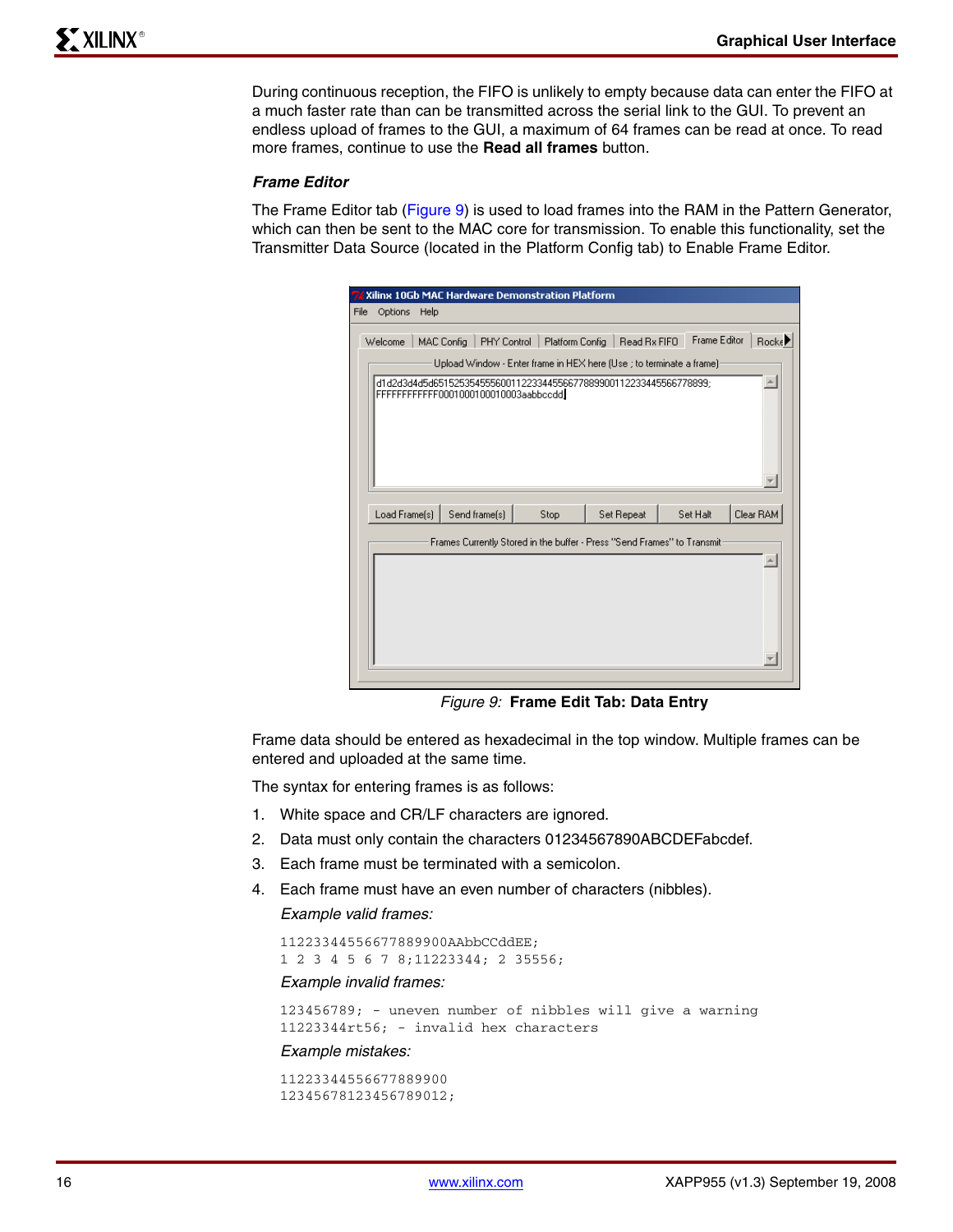The input will be treated as a single frame. The carriage return character is not treated as a frame terminate character.

Click Load Frames(s) to load frames into the RAM ([Figure](#page-16-0) 10). If an error is detected on an entered frame, it is highlighted and the frame remains in the upload window. If three frames are entered and the first two are valid but the third is invalid, the first two are uploaded and the third remains in the edit window. If an error occurs in the first frame, all three frames remain in the upload window.

|                 | Xilinx MAC Hardware Demonstration Platform V1.0                                                              |                 |              |                     |           |
|-----------------|--------------------------------------------------------------------------------------------------------------|-----------------|--------------|---------------------|-----------|
| Options<br>File |                                                                                                              |                 |              |                     |           |
| Welcome         | <b>MAC Config</b><br>PHY Control<br>Upload Window - Enter frame in HEX here (Use ; to terminate a frame):    | Platform Config | Read Rx FIFO | <b>Frame Editor</b> |           |
| Load Frame(s)   | Send frame(s)                                                                                                | Stop            | Set Repeat   | Set Halt            | Clear RAM |
|                 | Frames Currently Stored in the buffer - Press "Send Frames" to Transmit                                      |                 |              |                     |           |
| Halt            | d1d2d3d4d5d6515253545556080011223344556677889900112233445566778899;<br> fffffffffffff0001000100010003aabcde; |                 |              |                     |           |

*Figure 10:* **Frame Edit Tab: Buffer Display**

- <span id="page-16-0"></span>• **Set Repeat** can be used to request continuous transmission of frames by continuously looping through all the frames in the RAM.
- **Set Halt** can be used to request that frames in the RAM are only sent once.
- **Send frames** is used to start sending frames to the MAC core.
- **Stop** is used to stop transmission of frames to the MAC core.
- **Load CJPAT** is used to load the IEEE 802.3-2005 Continuous Jitter Test Pattern.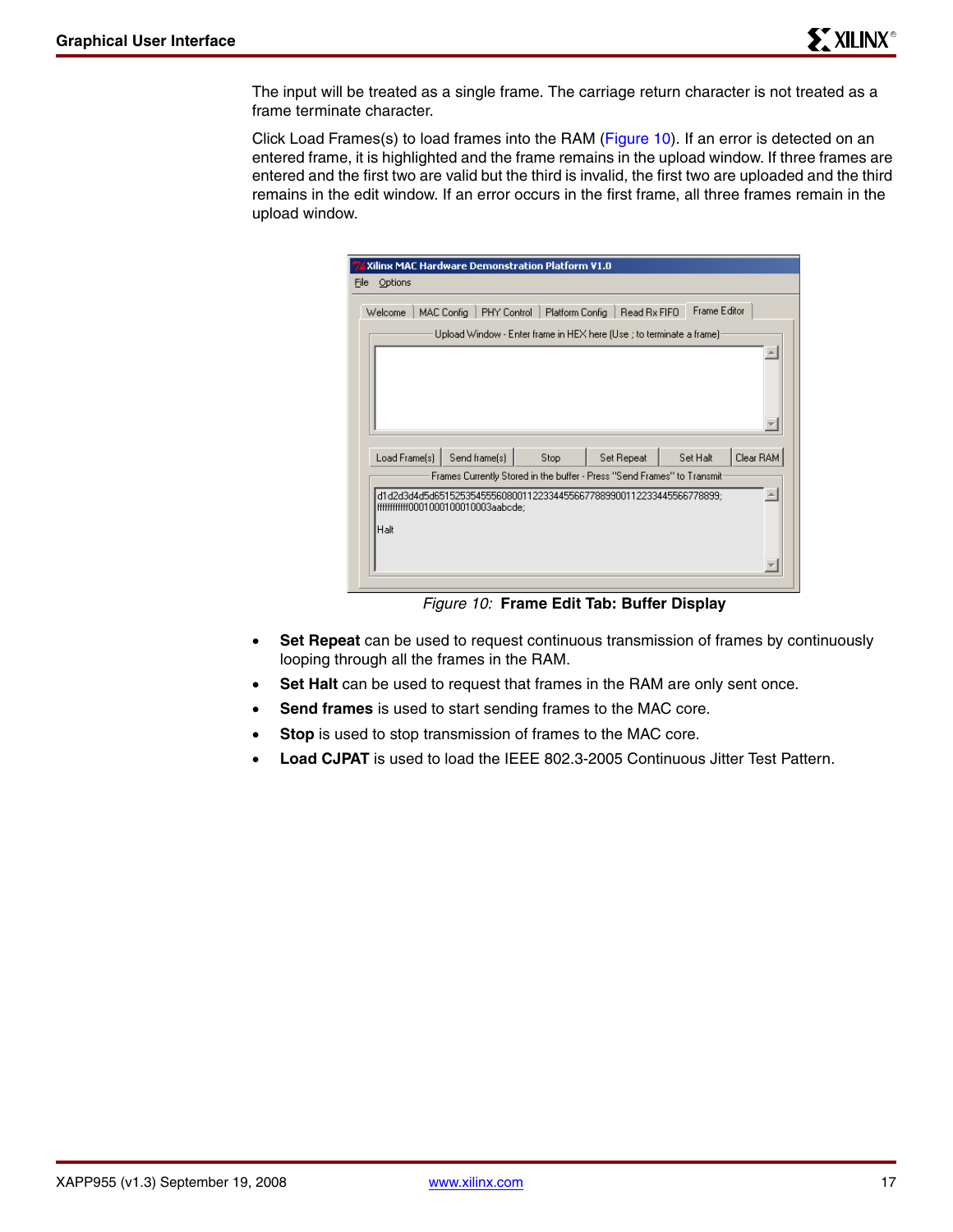#### *RocketIO Transceiver Configuration*

The RocketIO transceiver configuration tab [\(Figure](#page-17-0) 11) allows precise control over the Preemphasis, Tx Driver, and Receive Equalization settings. For more information see the appropriate RocketIO Transceiver User Guide.

| MAC Config<br>PHY Control<br>Welcome                                              | Rocke ▶<br>Platform Config<br>Frame Editor<br>Read Rx FIFO                                                                  |
|-----------------------------------------------------------------------------------|-----------------------------------------------------------------------------------------------------------------------------|
| Pre-Emphasis<br>lo%<br>6.5%<br>13.0%<br>19.5%<br>26.0%<br>32.5%<br>39.0%<br>45.5% | Voltage Swing<br>0mV<br>200mV<br>300mV<br>400mV<br>500mV<br>600mV<br>700mV<br>800mV                                         |
| Wideband/High-Pass Mix<br>50%/50%<br>62.5%/37.5%<br>75%/25%<br>37.5%/62.5%        | High-pass Filter Pole Location<br>Resistor<br>lo%<br>$-12.5%$<br>$-25.0%$<br>-37.5%<br>+12.5%<br>+25.0%<br>+37.5%<br>+50.0% |
|                                                                                   | Set                                                                                                                         |

<span id="page-17-0"></span>*Figure 11:* **RocketIO Transceiver Tab**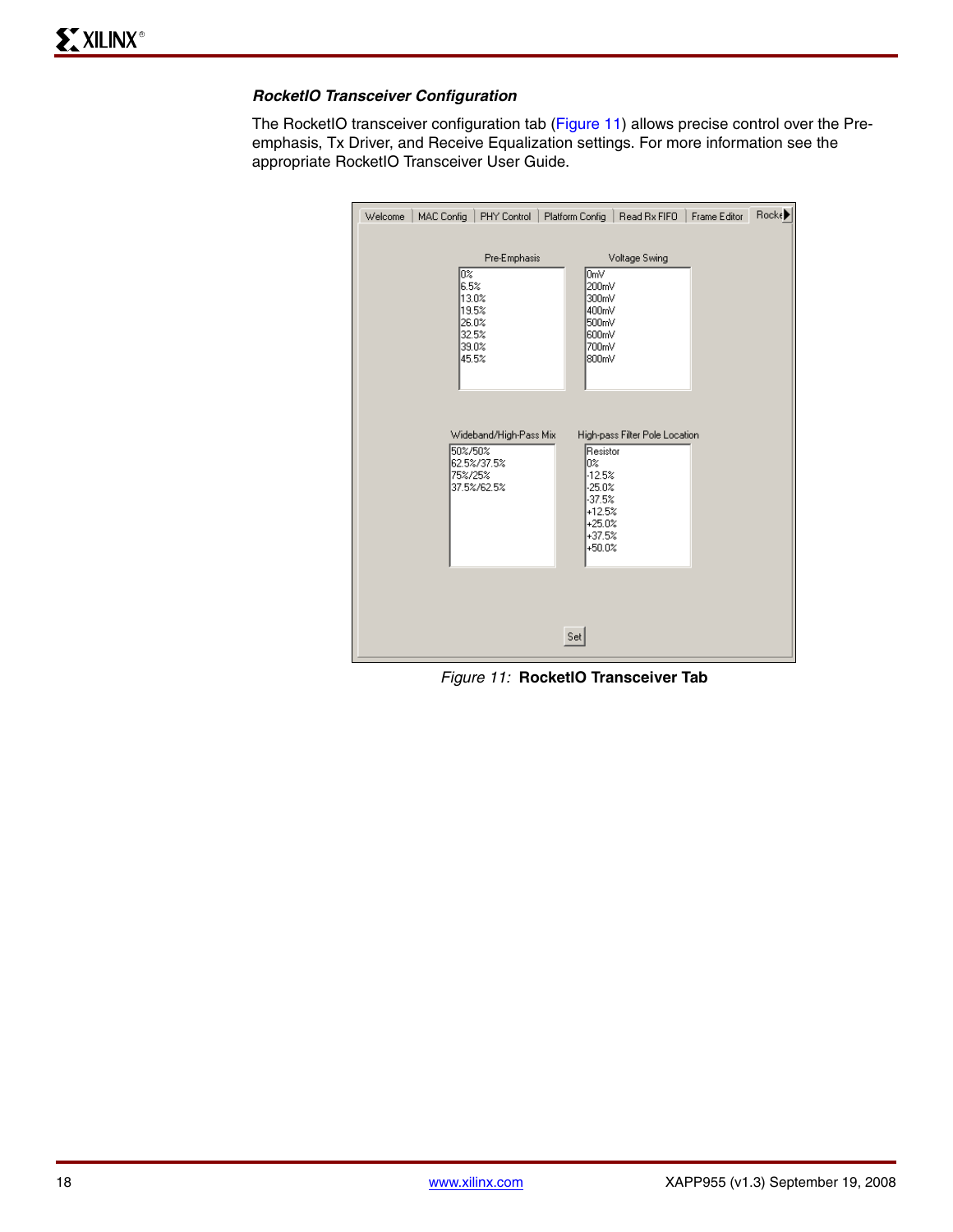#### **MAC Statistics**

Choose Options > Show Stats from the top menu to view the statistics collected by the demonstration platform. This opens a new window ([Figure](#page-18-0) 12) containing statistic counter values, collected either by the 10-Gigabit Ethernet MAC statistic counters.

| <b>RX</b> Statistics                   |                  | <b>TX Statistics</b>                 | $\Box$                                                      |
|----------------------------------------|------------------|--------------------------------------|-------------------------------------------------------------|
|                                        |                  |                                      |                                                             |
| Frames Received OK:                    | 0000000000000005 |                                      | 0000000000000005 : Frames Transmitted OK                    |
| <b>Bytes Received:</b>                 | 0000000000000140 | 0000000000000140 : Bytes Transmitted |                                                             |
| <b>FCS Errors:</b>                     | 000000000000000  |                                      |                                                             |
| Broadcast Frames Received:             | 0000000000000000 |                                      | 0000000000000000 : Broadcast Frames Transmitted             |
| Multicast Frames Received:             | 0000000000000005 |                                      | 0000000000000000 : Multicast Frames Transmitted             |
| 64 Byte Frames Received:               | 0000000000000005 |                                      | 0000000000000005 : 64 Byte Frames Transmitted               |
| 65 to 127 Byte Frames Received:        | 0000000000000000 |                                      | 0000000000000000 : 65 to 127 Byte Frames Transmitted        |
| 128 to 255 Byte Frames Received:       | 0000000000000000 |                                      | 0000000000000000 : 128 to 255 Byte Frames Transmitted       |
| 256 to 511 Byte Frames Received:       | 0000000000000000 |                                      | 0000000000000000 : 256 to 511 Byte Frames Transmitted       |
| 512 to 1023 Byte Frames Received:      | 0000000000000000 |                                      | 0000000000000000 : 512 to 1023 Byte Frames Transmitted      |
| 1024 Byte to Max-Size Frames Received: | 0000000000000000 |                                      | 0000000000000000 : 1024 Byte to Max-Size Frames Transmitted |
| Control Frames Received:               | 000000000000000  |                                      | 0000000000000000 : Control Frames Transmitted               |
| Length/Type Out of Range:              | 0000000000000000 |                                      |                                                             |
| <b>VLAN Frames Received:</b>           | 0000000000000000 |                                      | 0000000000000000 : VLAN Frames Transmitted                  |
| Pause Frames Received:                 | 0000000000000000 |                                      | 0000000000000000 : Pause Frames Transmitted                 |
| Control Frames w Unsupported Opcode:   | 0000000000000000 |                                      |                                                             |
| Oversize Frames Received:              | 000000000000000  |                                      | 0000000000000000 : Oversize Frames Transmitted              |
| Undersize Frames Received:             | 0000000000000000 |                                      |                                                             |
| Fragment Frames Received:              | 0000000000000000 |                                      |                                                             |
|                                        |                  | 0000000000000000 : Underrun Errors   |                                                             |

*Figure 12:* **MAC Statistics**

## **Building the Hardware**

<span id="page-18-0"></span>Ready-to-use bit files and System ACE files are provided. HDL source code and support files are also provided for the project. This permits regeneration of programming files if changes are made to the hardware design. This section describes how to recreate the programming files.

## **Source Code Directory Structure**

The two main components of the hardware design are:

- An EDK subsystem containing the MicroBlaze peripherals and software.
- An RTL-based project containing the MAC and XAUI cores and board specific logic.

[Figure](#page-19-0) 13 shows the organization of the source code directories. The EDK system is built using RTL from the edk\_microblaze directory. The libraries which are provided by the EDK installation are not included in the ZIP file. The top-level RTL is contained in the hdl directory and the MAC, XAUI and ChipScope netlists are in the netlist directory.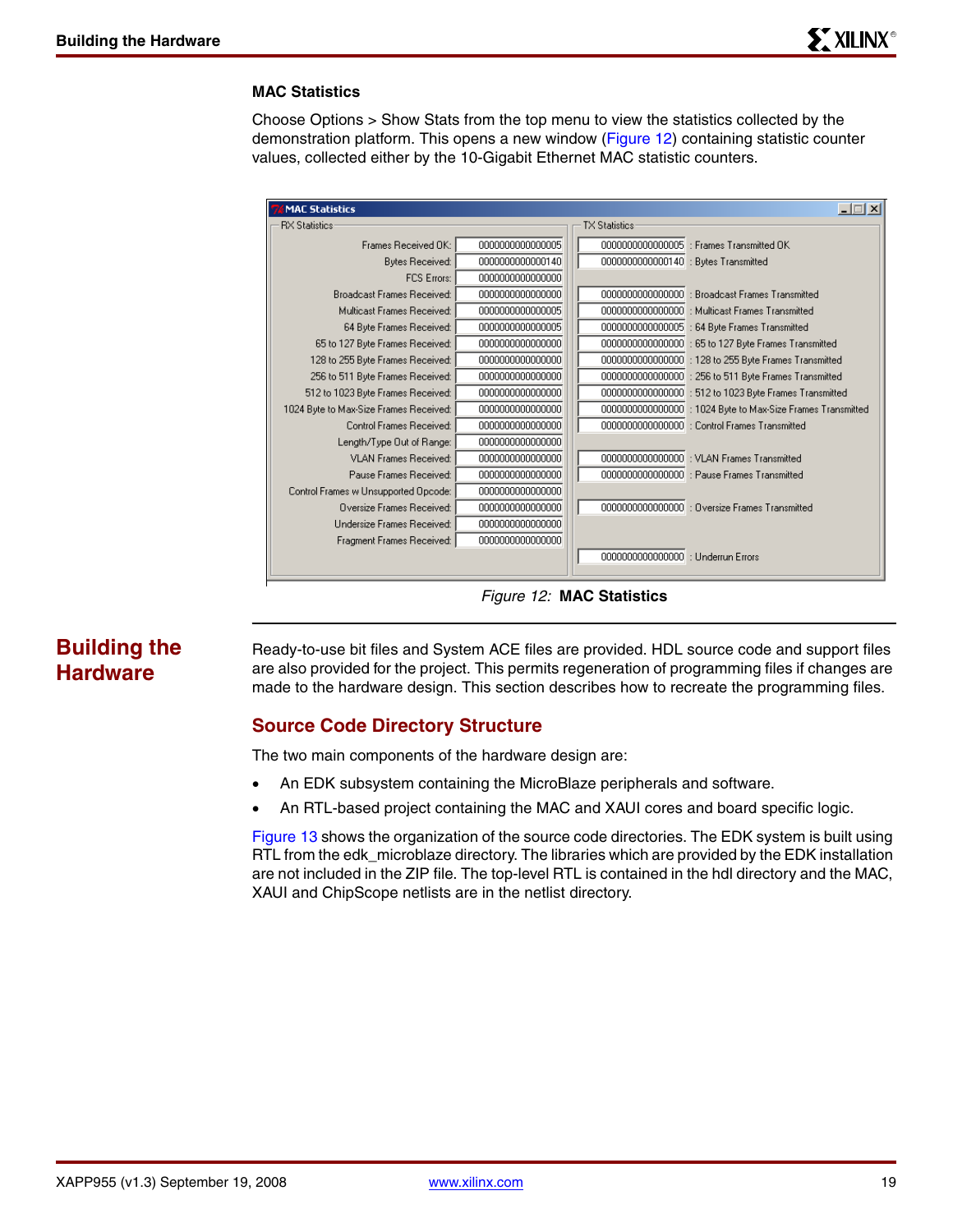| Top level folder created<br>when the zipfile is unzipped.                                       | <top level=""></top> |                                                                                                           |
|-------------------------------------------------------------------------------------------------|----------------------|-----------------------------------------------------------------------------------------------------------|
|                                                                                                 | chipscope            | Chipscope project files for the<br>chipscope modules embedded<br>in hardware design.                      |
| The source code and header<br>files are here for embedded processor.                            | code                 |                                                                                                           |
|                                                                                                 |                      | Contains XAPP pdf                                                                                         |
|                                                                                                 | docs                 | This contains the platform<br>description for the microblaze                                              |
|                                                                                                 | edk_microblaze       | EDK subsystem. Pcores<br>and drivers from the edk<br>directory are used by the design.                    |
|                                                                                                 | gui                  | This contains the windows gui<br>executable.                                                              |
| This contains the top level and<br>supporting hdl for the                                       | hdl                  |                                                                                                           |
| demonstration platforms. UCF<br>files for each platform are also<br>located here.               | implement            | Contains the buildall scripts<br>that builds all programming<br>files for each demonstration<br>platform. |
| Evaluation versions of the<br>10 Gig MAC core and supporting<br>core netlists are located here. | netlists             |                                                                                                           |

*Figure 13:* **Source Code Directories**

## <span id="page-19-0"></span>**Building Demonstration Platforms**

Two scripts are provided to build all the demonstration bit files and System ACE™ files automatically. First, the EDK system is built and then the Xilinx implementation tools are run. The output is created in the implement directory along with a log file for each project. The System ACE folders for each MAC/board combination are also created in the implement directory.

The script must be run with Xilinx ISE/EDK v10.1 SP3 or later installed. Hardware Evaluation or purchased licenses must be installed on the machine for each of the cores in the designs.

#### **To run the script on Windows**:

- 1. Open a Command Prompt and navigate to the folder created when the ZIP file was unzipped.
- 2. Change to the implement folder (c:\xapp955> cd implement).
- 3. Run buildallv5.bat mb lx110t / buildallv5.bat mb fx100t (If you have already built the EDK sub-system, you can substitute the 'mb' option with 'noedk'.)

#### T**o run the script on Solaris / Linux**:

- 1. Open a shell and navigate to the folder created when the ZIP file was unzipped.
- 2. Change to the implement folder ([xapp955] > cd implement).
- 3. Run uildallv5.bat mb lx110t / buildallv5.bat mb fx100t (If you have already built the EDK sub-system, you can substitute the 'mb' option with 'noedk.')

- **References** [1] *LogiCORE IP 10-Gigabit Ethernet MAC User Guide*, UG148, September 19, 2008
	- [2] *LogiCORE IP XAUI User Guide*, UG150, September 19, 2008
	- [4] *ML42X User Guide*, UG087 (v1.1), November 6, 2005
	- [5] *ML52x User Guide*, UG225 (v1.1), August 6, 2007